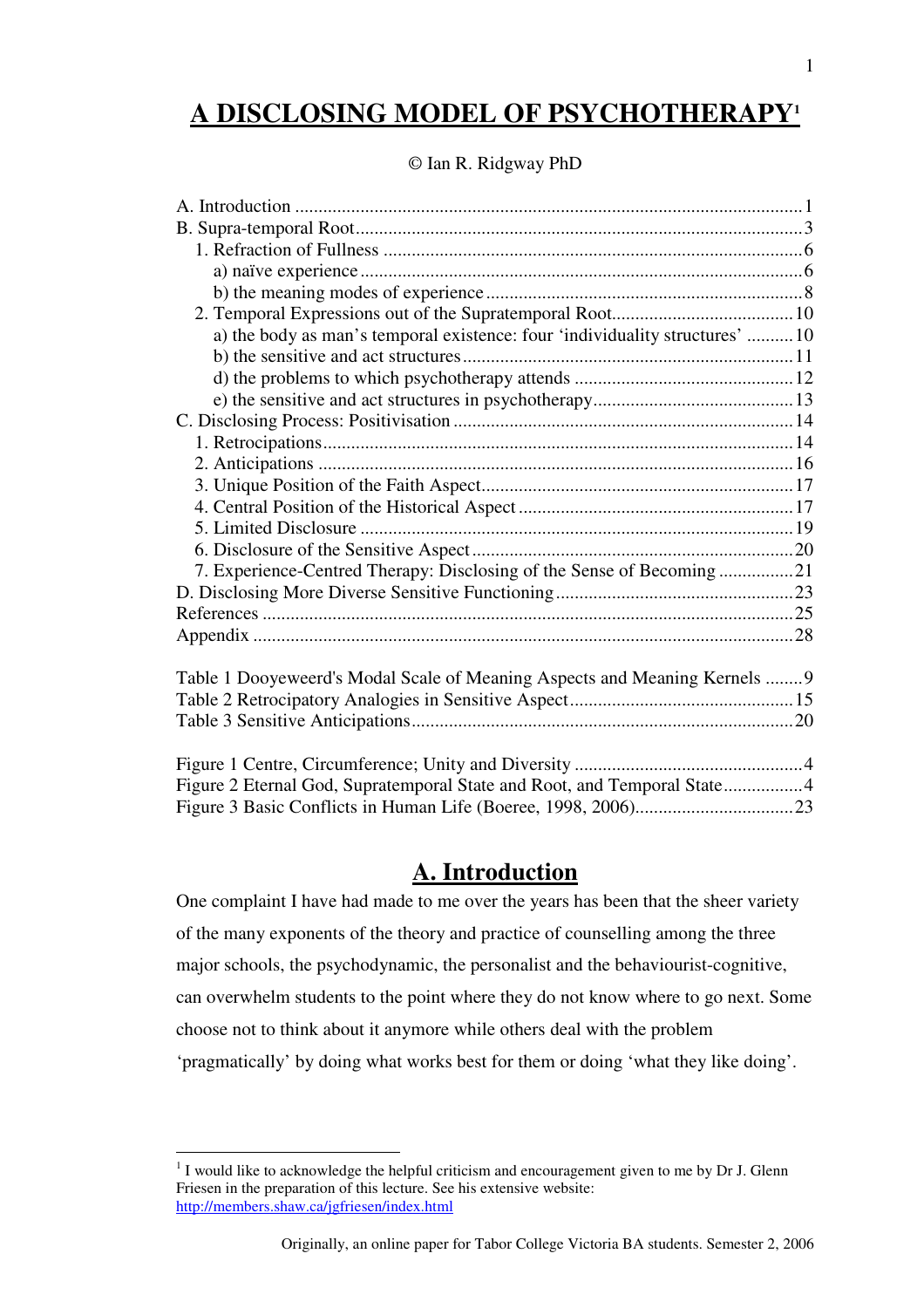However, these paths constitute a failure to exercise a discerning of spirits (e. g., 1 Jn 4: 1), a failure to participate communally to "destroy arguments and every lofty opinion raised against the knowledge of God, and take every thought captive to obey Christ" (2 Cor 10:5 ESV). The task is not easy! But, if we do not start sometime when will we start?

But, then, where do we start? We begin with a creation that *is* meaning. Creation's meaning is summed in the words: 'For from him and through him and to him are all things. To him be the glory for ever. Amen' (Rom 11: 36, NRSV). In other words, all creation refers to God as its beginning, its continuance, and its consummation. The creation 'waits' for humanity to unfold, open up or disclose the meaning to allow God's glory to be seen more graphically in the world.

Creation contains *anticipations* of what the temporal world may become. These anticipations lie dormant in creation until found by man and made real (or 'realised') by human actions. Imagination plays a large role in this process because by imagining what might be, we take steps towards bringing it into reality. This process has been described as a disclosing process because the meaning of creation is *opened up* or revealed through this means (Friesen, 2003-2006e: n. p.). This disclosing process is made possible through human inner acts and outer actions characterised by formative power led by faith (see below) (Friesen, 2006: 94, 108, 131).

At this preliminary stage, I want you to think about the application of such an opening-process to psychotherapy in which possibilities*,* not presently part of reality (see below) but irreal (not yet real) in client life, are *made real* through cultural formation so that presenting problems are worked through (Friesen, 2006: 1).

The basis for the comments above are found in the work of the Christian philosopher, **Herman Dooyeweerd**<sup>23</sup> (1894-1977),<sup>4</sup> whose comprehensive philosophy will provide the major stimulus for our work. He first studied and later lectured at the Free University, Amsterdam, as a professor in jurisprudence. However, when he came to lecture, he found that he needed to develop a philosophical framework to

<sup>&</sup>lt;sup>2</sup> Pronounced 'doy-yuh-veerd'.

<sup>&</sup>lt;sup>3</sup> See Appendix for what non-Christians have said about Dooyeweerd's work (The Dooyeweerd Center for Christian Philosophy., n. d.).

<sup>&</sup>lt;sup>4</sup> Unfortunately, Dooyeweerd's work is not well known in Christian circles, which is a great pity.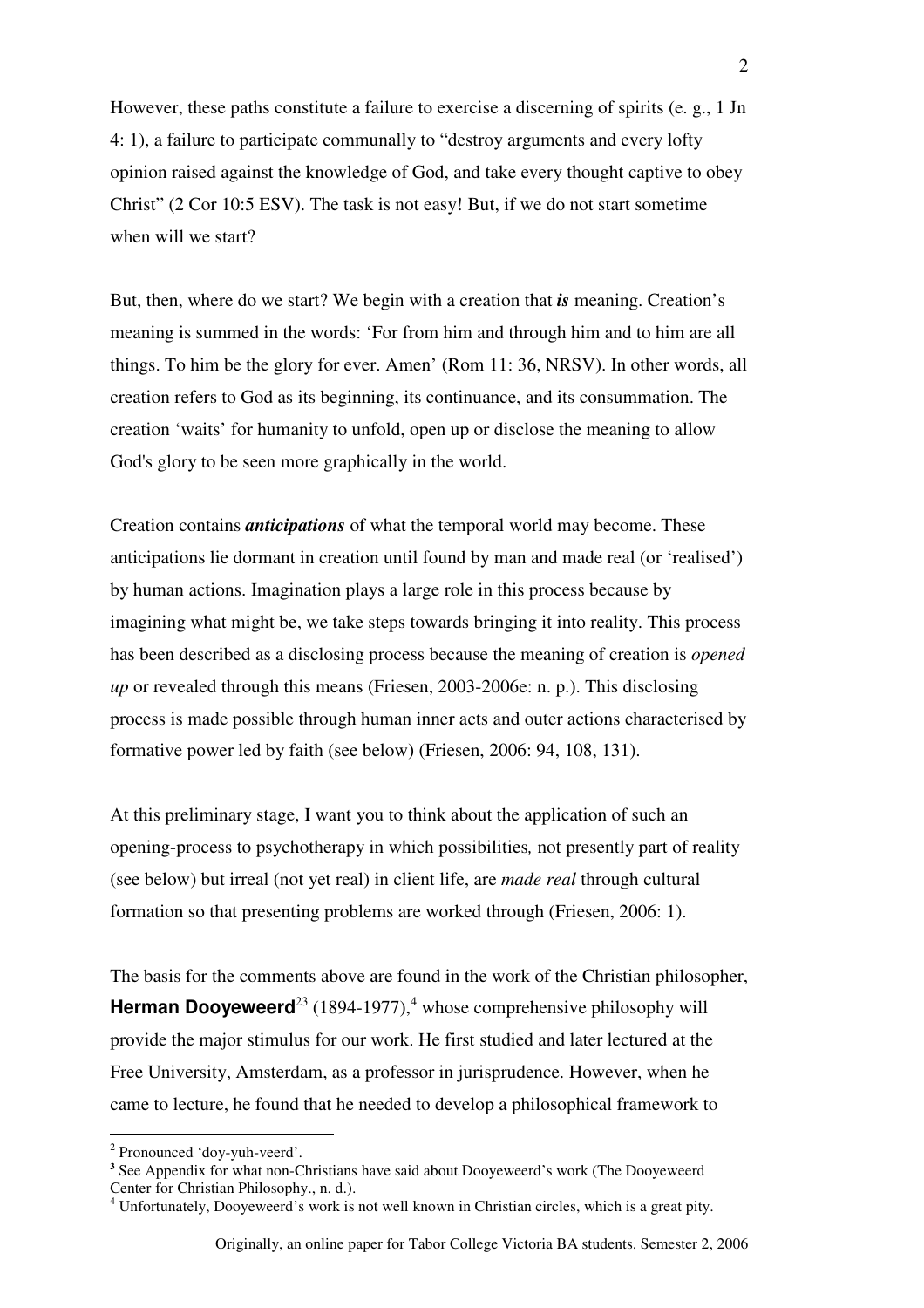develop his own ideas. Hence, by training he was a lawyer and then a scholar in jurisprudence; by vocation, a philosopher ('Herman Dooyeweerd'. n. d.: n. p.). Dooyeweerd's thought is not easy for the Anglo-Saxon world. Some of this difficulty relates to the Germanic nature of his work, particularly coming as it does from that branch of Germanic thought that begins with totality and oneness rather than diversity and parts. But I hope to convince you of the fertility of his thought for finding a context in which to examine non-Christian therapies and, more interestingly, for constructing a model of our own. This paper will stretch you intellectually but you will pick up some things, I trust, that may help you in your general counselling outlook.

## **B. Supra-temporal Root**

Let us begin by examining this statement of Dooyeweerd's from *The theory of man: Thirty-two propositions on anthropology* (1942: Proposition IV, bolding in original):

the 'divine Word Revelation . . . . discloses to us the supra-temporal religious root, the integral center of temporal human existence of which thinking acts of volition are only temporal expressions of this supratemporal, religious root'

In this short statement, we encounter a major theme of all Dooyeweerd's work: the **SUPRA-TEMPORAL UNITY/TEMPORAL DIVERSITY** theme. Temporal means that which has only a particular duration. We have temporal lives on earth, lives limited by time. On the other hand, supratemporal means beyond time or transcending time (but *not* God's eternity, which no mortal can share).

I have represented this idea as a circle with its centre marked as in Figure 1. We can picture Dooyeweerd's understanding if we imagine that the centre represents the supratemporal unity of all things temporal and the circumference (periphery) of the circle represents temporal diversity. The centre is supratemporal, the circumference is the temporal expression of the supratemporal and lies within the centre.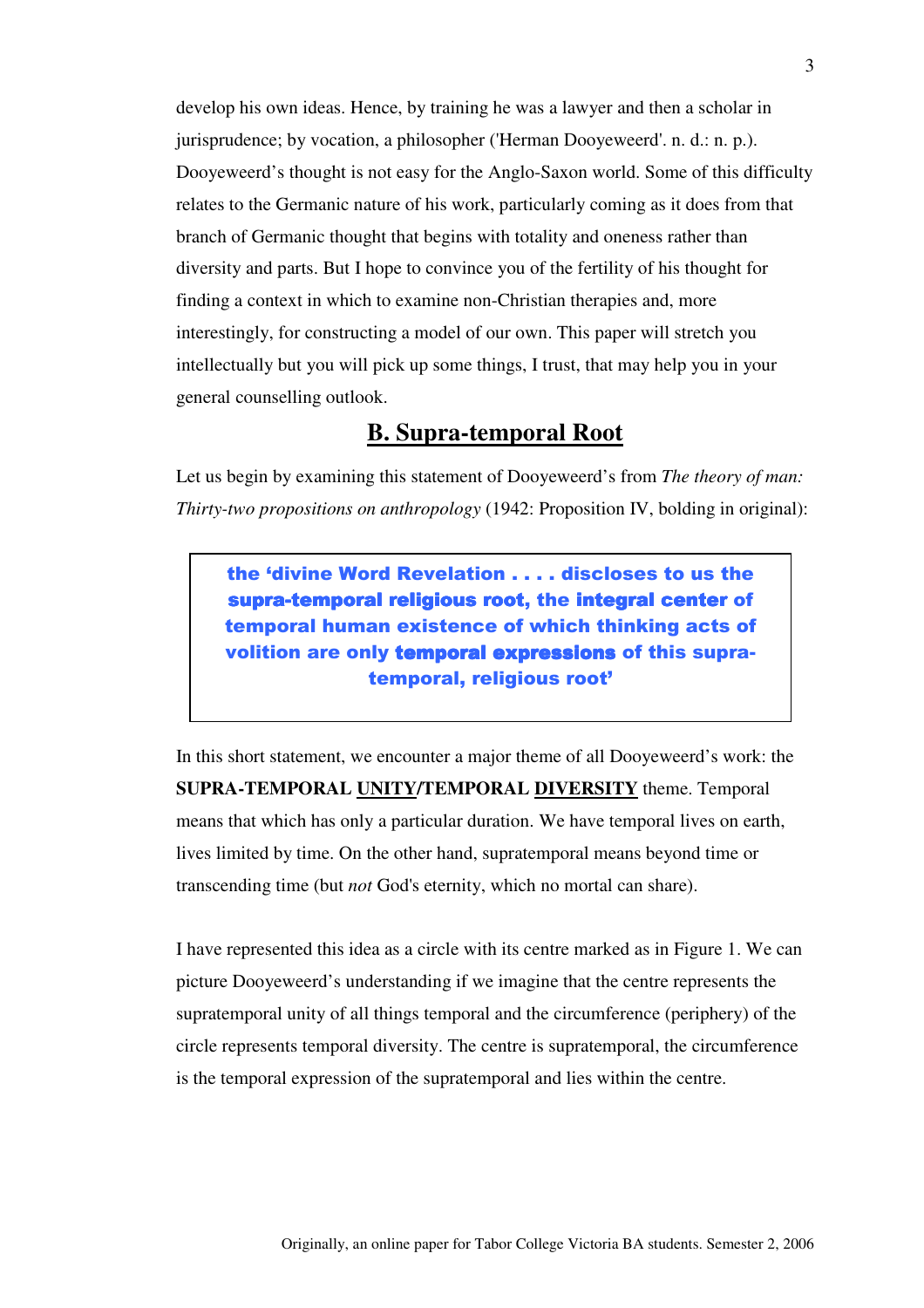

**Figure 1 Centre, Circumference; Unity and Diversity**

For Dooyeweerd, the Scriptures reveal 'the supra-temporal religious root' as the integral root of temporal existence. Dooyeweerd began with a supratemporal unity, which is temporally differentiated or particularised or individualised. However, humanity is in a unique position because man is both supratemporal and temporal. Man is the supratemporal root of creation.



#### **Figure 2 Eternal God, Supratemporal State and Root, and Temporal State**

 $\overline{a}$ 

The supra-temporal condition resides in 'created eternity'<sup>5</sup> (Dooyeweerd, 1940/2005-2006: 181) ( see Figure 2 above). Humanity was created as the 'supratemporal Root'. *Root* implies origin. Root also implies commonality of all created humanity in this supratemporal state, as image of God. The actual condition for the existence of man

 $<sup>5</sup>$  Dooyeweerd finds the basis for the Idea of created eternity in our experience of time. Although we</sup> are customarily baffled when asked to say what time is, we know what it is. Dooyeweerd argued that for the knowing of time to be possible we have to be '*above* time in the deepest part of our being' (Dooyeweerd, 1940/2005-2006: 181, italics his).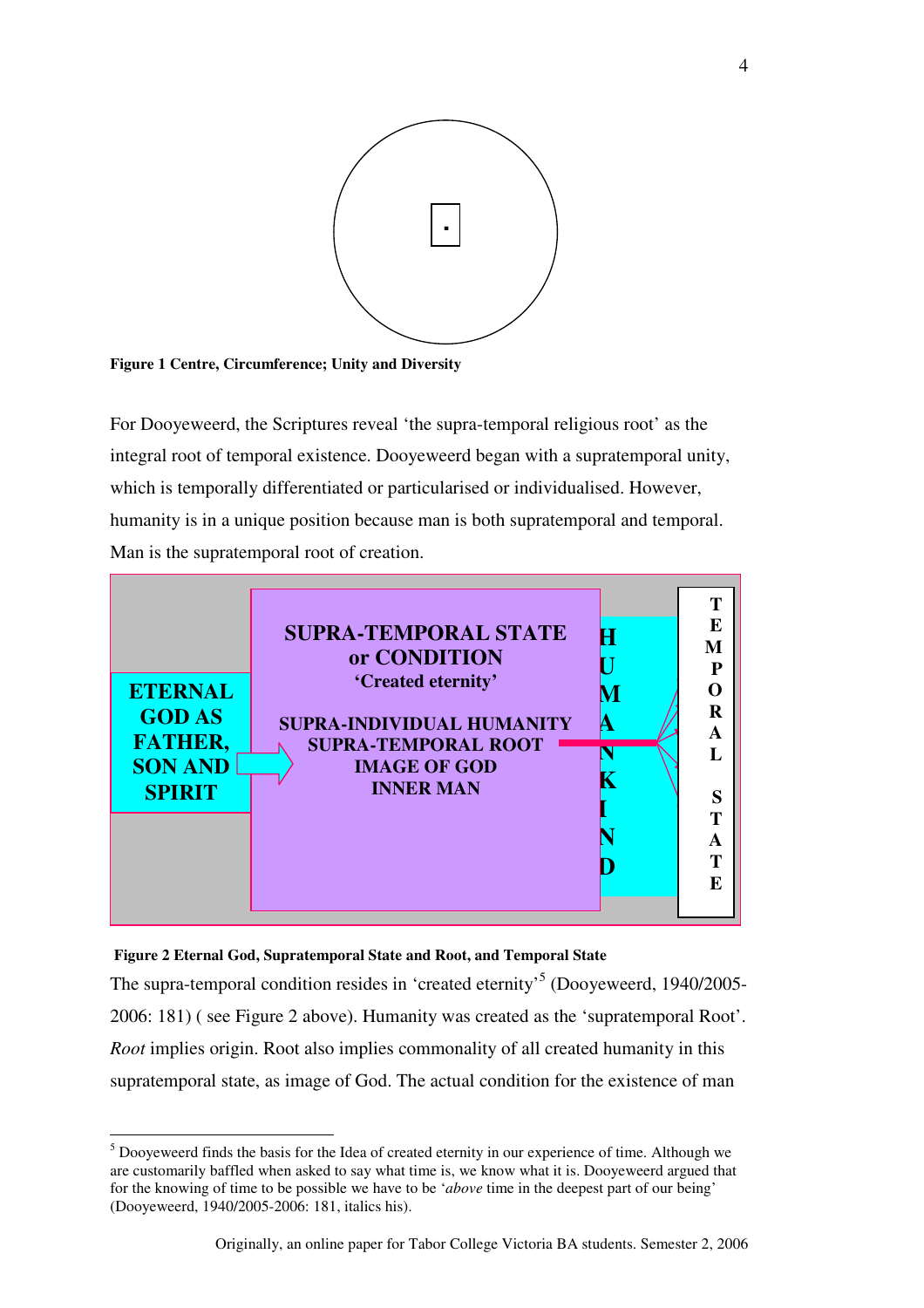lies in the supratemporal Root.<sup>6</sup> Humanity was then 'fitted into' (Dooyeweerd, 1969a: 4) the coherence of the temporal world while retaining his existence in the Root. Hence, humanity is both supratemporal and temporal and, unlike any other part of creation, participates in both cosmic time and supra-temporality (see Figure 2).

Humanity is created in the supratemporal condition and hence, the human Self, the *supratemporal self* transcends (goes beyond) earthly time (Friesen, 2003-2006b; 2003-2006f: n. p.; 2003-2006h: n. p.). Dooyeweerd believed that Scripture calls this supratemporal self the 'soul', which is not affected by *temporal death* even though the body ['the mantle of functions' or 'man's whole temporal existence'] has been put aside (2 Cor 5: 2-4). The Scriptures also call this supratemporal self the 'heart',<sup>7</sup> the 'image of God' (Gen 1: 27; 5: 1; 9: 6; 2 Cor 4: 4; Jas 3: 9) and 'the inner man' (2 Cor 4: 16) (see above). This self is the centre of all our temporal functions while not being itself temporal. Humanity's spiritual core is the Biblical soul, spirit, and image of God, which is 'supratemporal' (going beyond the temporal). (Although a fundamental *distinction* occurs between our temporal existence and soul [or spirit],<sup>8</sup> no dualism exists because the supratemporal is expressed in the temporal and the expressed temporal is rooted in the supratemporal. On the same basis, no dualism exists between a circle's centre and its circumference. Dooyeweerd's philosophy has been described as 'nondualism' (Friesen, 2003, 2004a: n. p.), that is, neither a monism nor a dualism. $)^9$ 

<sup>&</sup>lt;sup>6</sup> However, as we know, the original Root fell into apostasy (a standing out of the truth) in Adam and Eve. But, the New Root, Jesus Christ was promised and duly came to redeem the world through sanctification of the Spirit.

 $<sup>7</sup>$  Biblically speaking, the 'heart' is the spiritual centre to what humanity does. 'Out of the fullness of</sup> the heart, the mouth speaks' (Mt 12: 34; Lk 6: 45). 'Keep your heart with all diligence for out of it [the heart] are the issues of life' (Prov 4: 23). When a replacement for Saul the king was being undertaken, the Lord rebuked Samuel with the words, 'For man looks at the outward appearance, but God looks at the heart' (1 Sam 16: 7).

 $8$  Dooyeweerd distinguished between the supratemporal spirit and temporal existence (the body, the mantle of functions] but did not separate them. At death, they are separated, but it seems that there will be a renewed and fulfilled body in which our supratemporal selfhood will continue to express itself (1 Cor 15: 51-55; 2 Cor 5: 1-4).

 $9$  Dooyeweerd enunciates clearly that, the Selfhood of man is supratemporal. Therefore, the Selfhood is *not* to be found in sets of temporal functions: the rational, cultural, linguistic, volition, imagination, moral, emotional, or even faith. To hypothesise that the selfhood is comprised of one or more temporal functions or that the Self arises out of an assumed pre-functional but *temporal* state of unity, does not accord with the gravity of humanity as the 'expression of God's image' (Dooyeweerd, 1969a: 4). The image of God, the expression of God is supratemporal not temporal.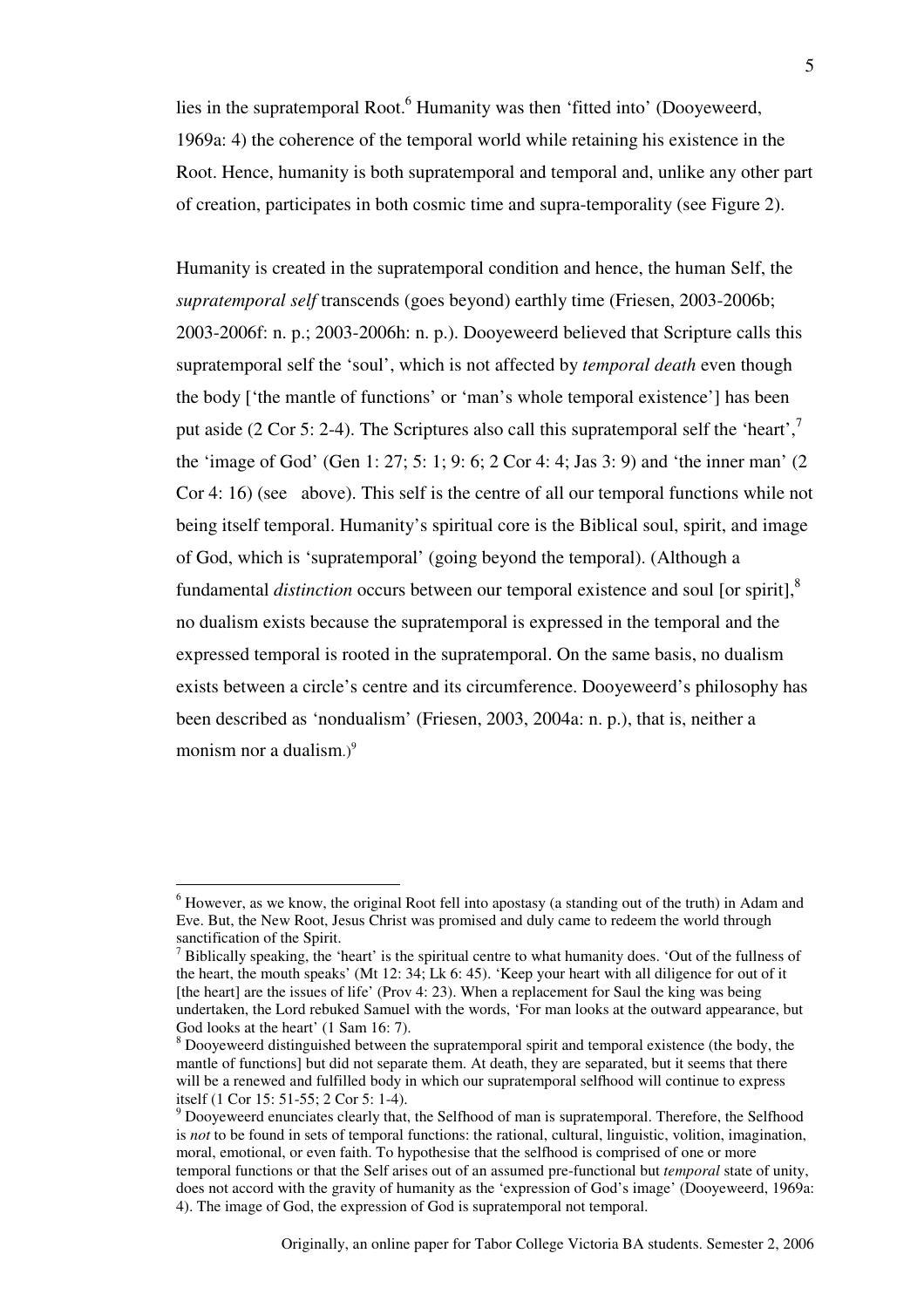### **1. Refraction of Fullness**

Dooyeweerd speaks of the fullness of *meaning* being 'refracted in the order of time into a rich diversity of modi, or **modalities of meaning**, just as sun-light is refracted by a prism in a rich diversity of colors' (Dooyeweerd, 1960: 7, bolding and font change mine) (see Figure 2 above). In his metaphor, he asks us to imagine light [supratemporal meaning] passing through a prism [time] being broken up (refracted) into the colours [meaning aspects]*<sup>10</sup>* of the rainbow.

For Dooyeweerd, there is a central law and a central subject that is sub-jected to (placed under) that law in the supratemporal condition. Both are refracted by cosmic time, so that temporal reality has both a law-side and a subject-side. Temporal things (or what Dooyeweerd calls 'individuality structures'), also have both a law-side and a subject-side.<sup>11</sup> Individuality structures are structures that individuate in time out of the central and supratemporal totality (after Friesen, 2003, 2004b: n. p.)

#### **a) naïve experience**

But, let us reflect on our own experience for a moment. Dooyeweerd's philosophy is based on a frank acknowledgement of what he calls *naïve,<sup>12</sup>* or pre-theoretical experience (Dooyeweerd, 1969a: 3). He contended that *naïve* experience always remains within the integral coherence of the God-given order of creation (Hayward, 2005: n. p.); in such experience, our logical experience remains completely embedded within the integrality of reality. Dooyeweerd describes naïve experience as *enstatic*,<sup> $13$ </sup> as 'standing within' what is given.<sup>14</sup> We simply rest within the coherence of the givenness of reality.

In his last published article he says,

 $\overline{a}$ 

It is *not in a synthetic* ['holding the aspects together' way] *but an enstatic way* that naïve, pre-theoretical experience is fitted into full temporal reality with all

 $10$  Also called, modes, modes of experience, aspects of meaning, law spheres and sides.

<sup>&</sup>lt;sup>11</sup> Dooyeweerd strongly rejected the idea that things were based on an independent 'substance', which Western philosophy had inherited from the Greeks. Dooyeweerd's idea of *individuality structures* is a way of overcoming such an idea of substance.

<sup>&</sup>lt;sup>12</sup> By naïve experience, Dooyeweerd did not mean 'child-like'. Naïve experience does not just happen, as if by instinct –animals do not experience it—but it is developed through social interaction.

<sup>&</sup>lt;sup>13</sup> Cf. *ecstatic* which means 'standing out from'.

 $<sup>14</sup>$  Naïve experience is contrasted to theoretical thought which is a taking apart of the givenness of</sup> temporal experience. This taking apart or *dis-statis* we do by an intentional inward act.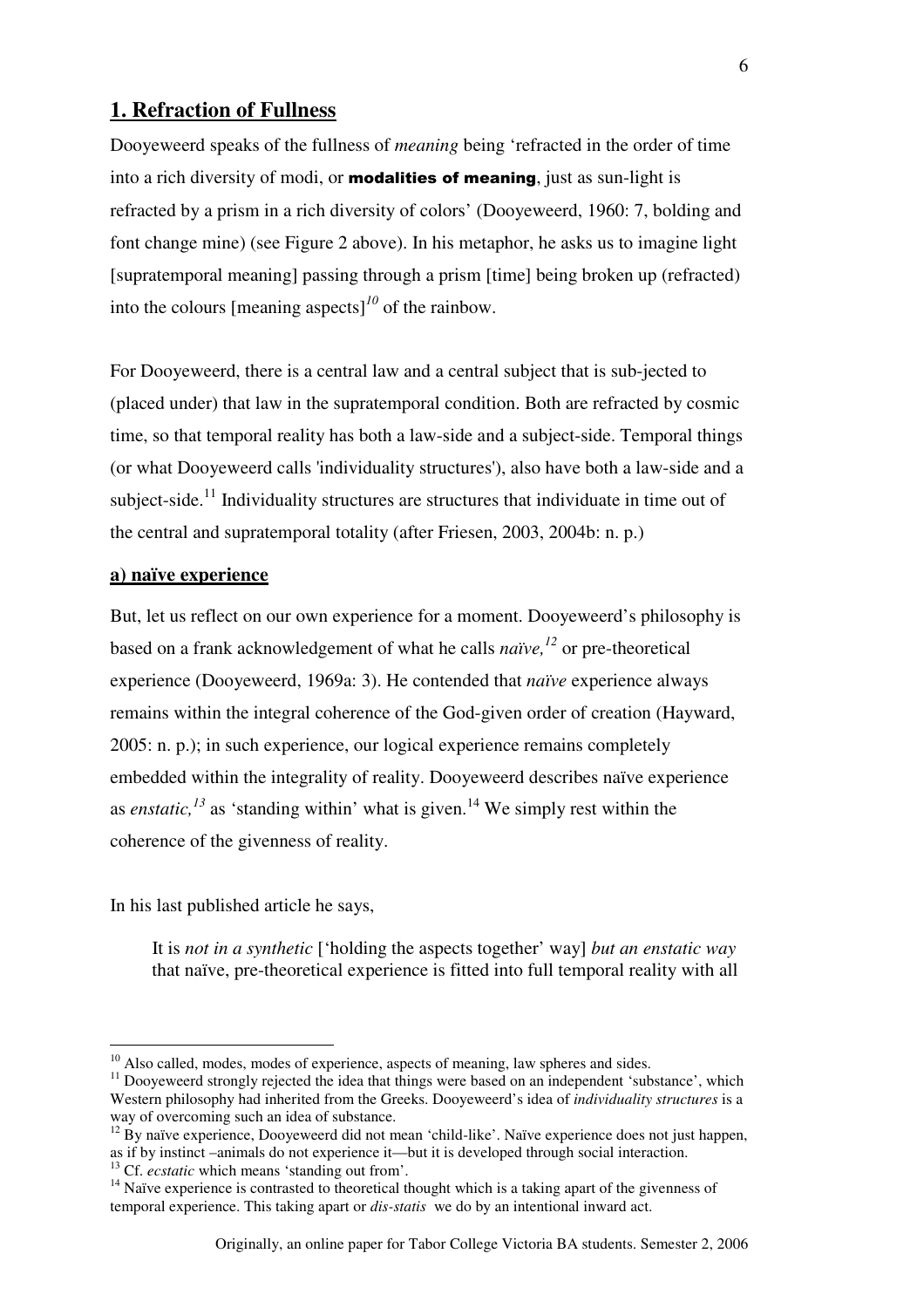of its meaning-sides (both natural and spiritual<sup>15</sup>) that are interwoven in the cosmic order of time (Dooyeweerd, 1975: n. p., italics in original).

In our enstatic naïve experience of time, cosmic time is expressed in a different way in each of the modal aspects. In the psychical aspect, our experience of time can vary depending on the situation. For example, think of the difference in how we experience time spent in the dentist's waiting room as opposed to time spent in the good company of friends. In the first situation, 'time drags', while in the second, 'time flies'; yet, the hands of the clock move identically for each. But even this variation in psychical or felt time is different from physical clock time in the physical aspect.

And yet, we accept this difference in our naïve experience and while remaining in that 'naïve' attitude we do not begin to theorise about these differences. We also say 'time is money', that time has an economic value and should not be wasted on things that are non-productively economic. We also note the pauses used by leaders of church services after the giving of the sermon in order for the congregation to reflect on the word of God just delivered. When readers of scripture in public worship use pauses to facilitate comprehension, time has a linguistic character which is interwoven with worship. In school, such time pauses have educational meaning. In therapy, time pauses are used to create therapeutic movement.

Furthermore, Dooyeweerd says in an important statement, that in naïve experience,

we attribute without hesitation objective qualities – sensual, logical, cultural, social, aesthetic, even moral – to the objects of our common life. We know very well they cannot function as subjects which feel, distinguish logically, live together in a society, or make value-judgments. We know perfectly well that these objective qualities belong to them only with reference to the subjective function of some possible consciousness (Dooyeweerd, 1947: 44-45).

Hence, naïve experience is characterised by what Dooyeweerd called the *subjectobject* relation. By this term, he meant that humans,  $^{16}$  for example, will objectify, give objective qualities to, animals, plants, things, and events. Our *experience* of this (subject-object) relationship is uncomplicated and unproblematic.*<sup>17</sup>*

<sup>&</sup>lt;sup>15</sup> He also calls these normative [ought] aspects; those requiring us to give positive, concrete form to embedded principles.

<sup>&</sup>lt;sup>16</sup> Animals can also take up subject-object relations.

 $17$  As opposed to theorising about the relationship, which is complex.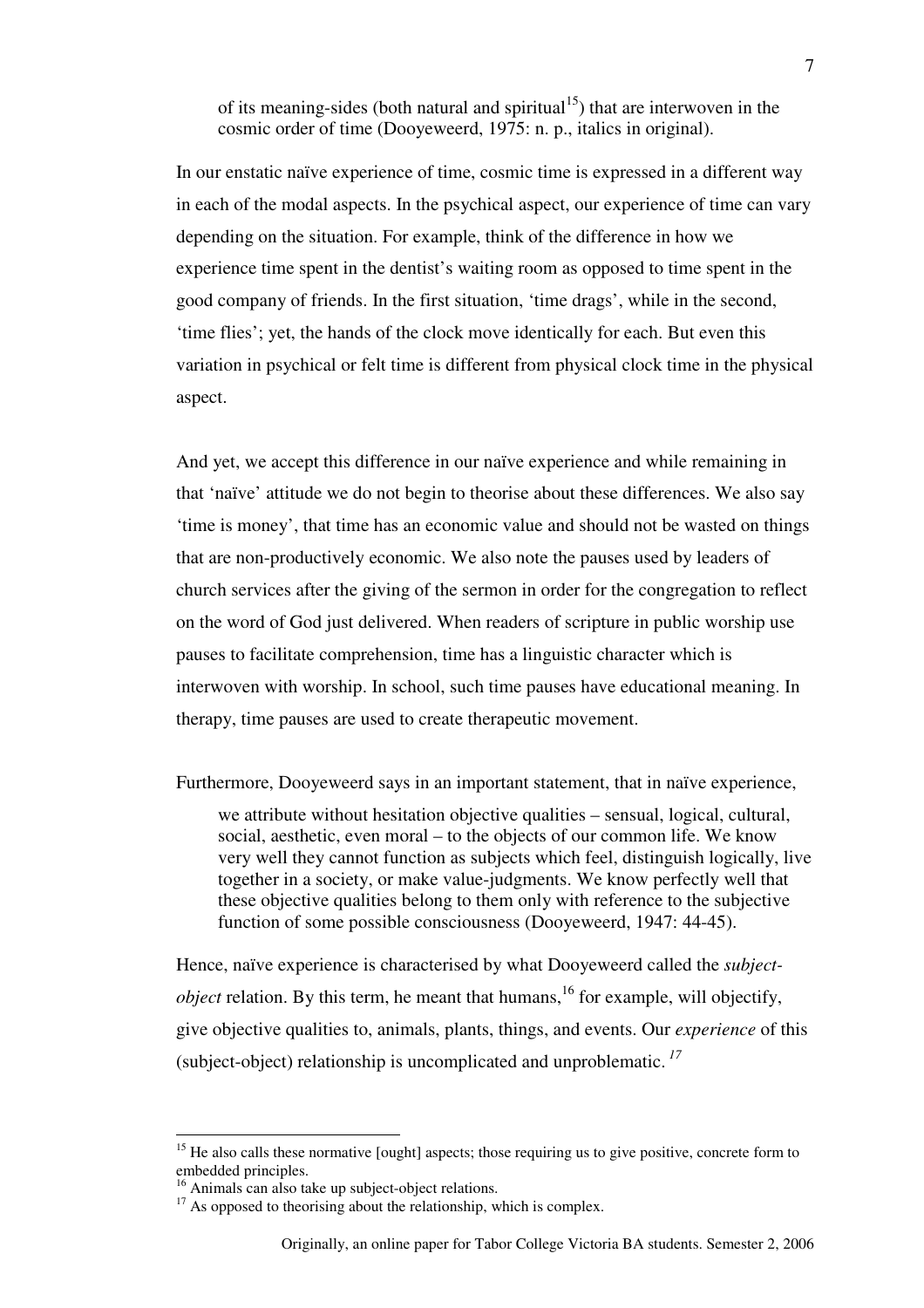We experience this relation of subject and object as a *structural relation of reality itself*. That is to say, sensual colour belong to the rose only with reference to a possible sensual perception, not to my individual perception or yours (Dooyeweerd, 1947: 45).

What is distinctive about Dooyeweerd's view is that he regards these objects as being 'for us', as requiring a consciousness to recognise their objective functions. But, at the same time, he does not regard these functions as being given to the object by human consciousness. To comment on an old problem, 'A tree that falls alone in the forest makes a sound only because it has an object function related to our possible hearing' (Friesen, 2003-2006g: n. p.).

However, we should not imagine naïve experience to be 'neutral' with regard to outside influences. Naïve experience is developed within a particular culture, which has religious commitments to either God as Origin or to something within temporal reality that is then elevated and idolized as God.

#### **b) the meaning modes of experience**

The supratemporal fullness of meaning is refracted by cosmic time into 15 irreducible *meaning aspects* identified as: numerical, spatial, kinematic, energy, organic life, feeling and sensation, logical, historical, symbolical signification, social intercourse, economic, aesthetic, juridical, moral, and finally faith<sup>18</sup> (1940/2005-2006; 1960: 7; 1969a: 3, 24). Emphasis must be placed on the fact that these aspects do *not* refer to specific things or events. One cannot go and find a sensitive modality anywhere. The aspects

do not, as such, refer to a concrete *what,* i. e., to concrete things or events, but only to the *how,* i. e., the particular and fundamental mode, or manner, in which we experience them. Therefore we speak of the modal aspects of this experience to underline that they are only the fundamental modes of the latter. They should not be identified with the concrete phenomena of empirical reality which function, in principle, in all of these aspects' (Dooyeweerd, 1960: 6).

However, '[t]hese aspects are not distinguished [one from the other] in naive experience' (Friesen, 2003-2006a: n. p.) but are only experienced implicitly.<sup>19</sup> The aspects only become explicit in theoretical thought (Dooyeweerd, 1960: 6). (Table 1

<sup>&</sup>lt;sup>18</sup> Names tend to vary slightly even within Dooyeweerd.

<sup>&</sup>lt;sup>19</sup> Only theoretical thought 'gives an  $\dots$  articulated [making explicit what is only implicit] knowledge of the aspects (Friesen, 2003-2006: n. p.).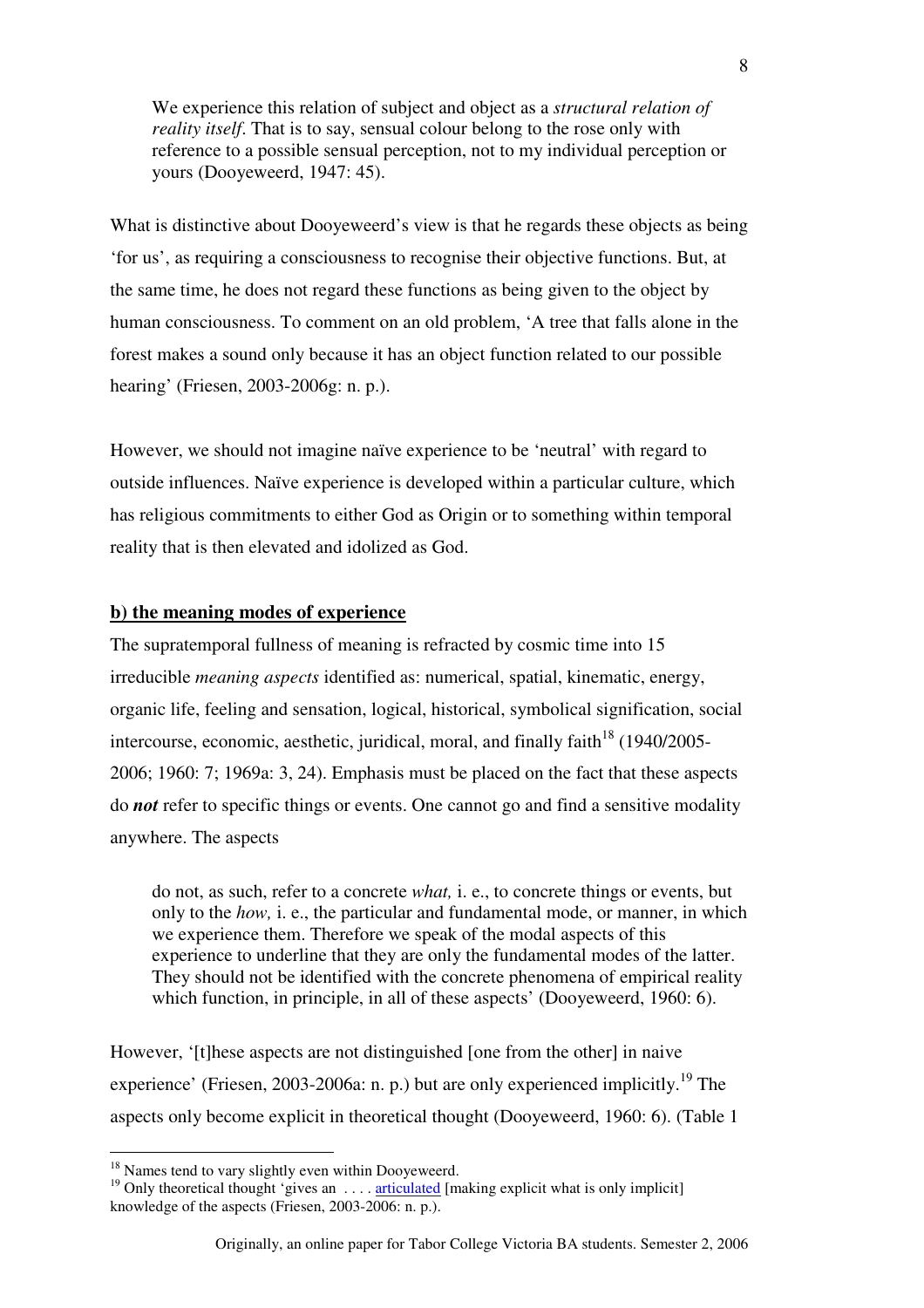below indicates how these meaning aspects can be tabulated. The order of the aspects is significant and has been carefully developed although it remains contested.)

Emphasis must also be laid on Dooyeweerd's conception that the 'aspects are experienced in a cosmic order of earlier and later. The 'original *indissoluble interrelation* among the aspects' (Dooyeweerd, 1969a: 3), which we experience in naïve experience, is illustrated by the fact that 'the earlier aspects [are] "found" [in all of] the later aspects. And the later aspects "lead" the earlier aspects in the opening-out [up] process' (Friesen, 2003-2005d: n. p.). These ideas will play a major part in later considerations in this paper.

#### **Table 1 Dooyeweerd's Modal Scale of Meaning Aspects and Meaning Kernels**

(Meaning aspects shaded and in red [1-6] are known as 'natural' aspects. The natural aspects are related to lower realms of individuality structures [such as the inorganic, organic, animal]. Meaning aspects unshaded and in blue  $[7-15]$  are known as 'normative' or 'spiritual' aspects.)<sup>20</sup>

| <b>MEANING ASPECT</b>                   | <b>MEANING NUCLEUS</b>                                |
|-----------------------------------------|-------------------------------------------------------|
| 15. Faith or belief                     | <b>Faith, firm assurance</b>                          |
| 14. Moral                               | $\mathbf{Love}^{\text{21}}$ in temporal relationships |
| 13. Juridical                           | <b>Retribution (recompensing)</b>                     |
| 12. Aesthetic                           | <b>Beauty and Harmony</b>                             |
| 11. Economic                            | <b>Saving</b>                                         |
| <b>10. Social intercourse</b>           | <b>Courtesy, politeness</b>                           |
| 9. Lingual                              | <b>Symbolic meaning</b>                               |
| 8. Historical                           | <b>Formative power</b>                                |
| 7. Logical                              | <b>Distinction</b>                                    |
| 6. Sensitive (Psychical <sup>22</sup> ) | <b>Feeling and sensory perception</b>                 |
| 5. Biotic                               | <b>Organic life</b>                                   |
| <b>4. Physical</b>                      | <b>Energy</b>                                         |
| 3. Kinematic                            | <b>Motion</b>                                         |
| 2. Spatial                              | <b>Continuous extension</b>                           |
| 1. Numerical                            | <b>Discrete quantity</b>                              |

 $20$  A special science is associated with each of the 15 aspects beginning with mathematics, geometry, physics, mechanics, biology, psychology, logic, history, linguistics, sociology, economics, aesthetics, jurisprudence, ethics and theology. Philosophy directs itself to the totality of human experience of reality but not as a replacement for any of the special sciences just enumerated.

 $21$  Love in this modal sense does not mean the love referred to the two great commandments, which are supratemporal and particularised in all the above aspects of creation.

<sup>&</sup>lt;sup>22</sup> Dooyeweerd used the term psychical earlier and then changed it to 'sensitive' because of misunderstandings surrounding the word psychical.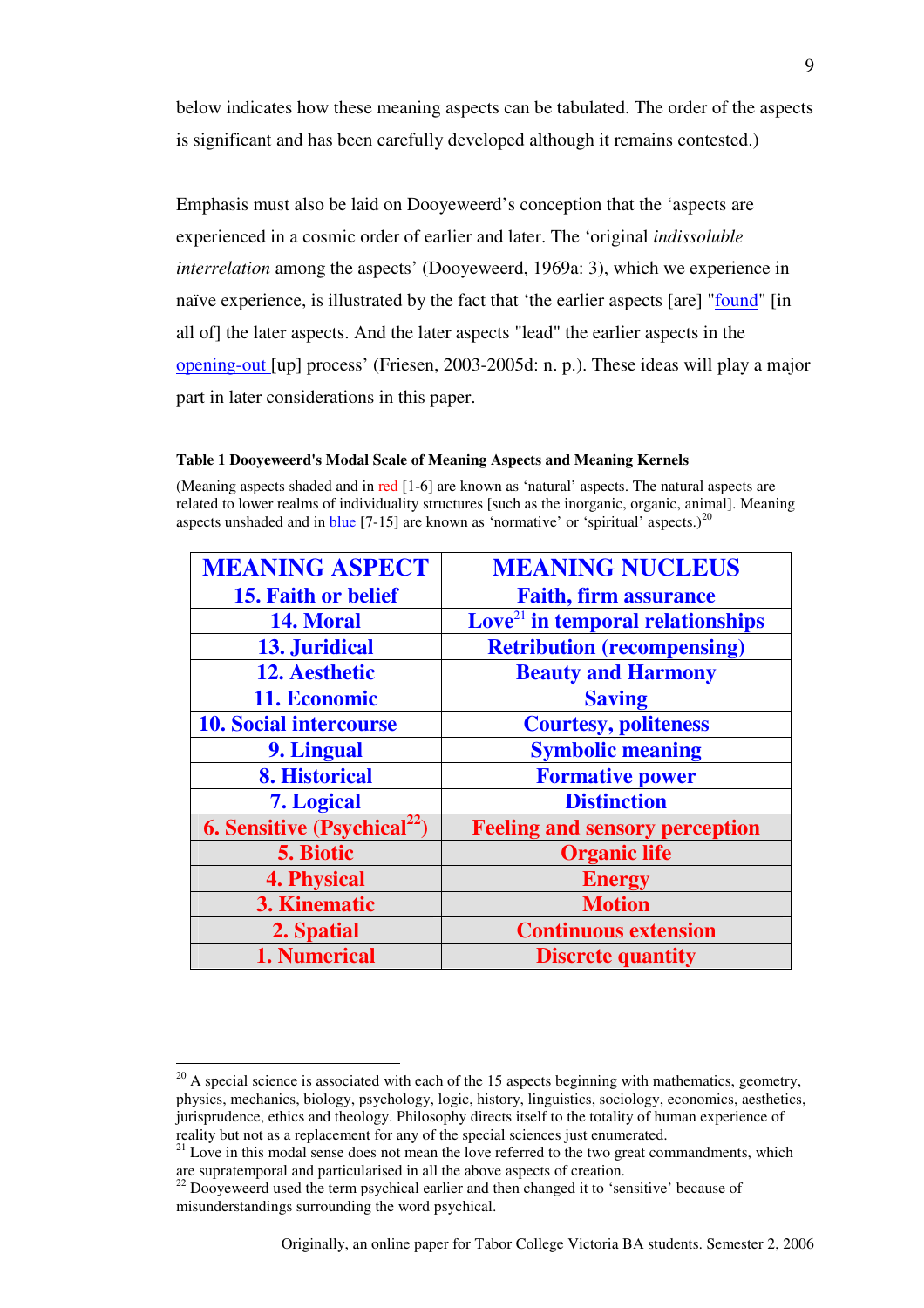## **2. Temporal Expressions out of the Supratemporal Root**

#### **a) the body as man's temporal existence: four 'individuality structures'**

Humanity is supratemporal at *heart* and temporal in its *functions*. However, Dooyeweerd strongly emphasises the essential unity between the two. The functions come out of the heart and the heart is expressed in the functions. All acts, though they originate in the spiritual centre of man's existence,

can only take place in the human body. It would be incorrect to say that the soul or spirit thinks, imagines or will, just as it would be incorrect to say that the body thinks, imagines or wills. The **whole man as an integral unity** of soul and body performs these acts. Outside of the body, no acts are possible. In other words, acts should be thought of as neither purely spiritual, nor as purely bodily (Dooyeweerd, 1942: Proposition XX, bolding in original).

Dooyeweerd's anthropology 'has as its basis the Scriptural Idea of the human soul as the '**integral religious root of the whole of man's temporal existence**' (Dooyeweerd, 1942: Proposition IX, bolding in original). Life is not split between Root and temporal existence because 'all temporal functions are concentrated in the religious relation of the soul to the Origin of all things' (Dooyeweerd, 1942: Proposition IX). The body should not be thought of as an '**abstract material body**' (Dooyeweerd, 1942: Proposition IX, bolding in original) or as self-contained substance because the body will crumble at death as we know, say Dooyeweerd,.

The human body –which does not just mean the physical or material body but is 'the whole of man's temporal existence' (Dooyeweerd, 1942: Proposition  $IX$ ) – is made up of four 'individuality structures': the **physico-chemical**, the **biotic**, the **psychic[al]** or **instinctual feeling**, and the **act-structure** (Dooyeweerd, 1942: Proposition XIII, bolding in original). (Psychotherapy or counselling is occupied with all of these structures, *particularly with the last two*.)<sup>23</sup>

Dooyeweerd used some important terms for how these structures were related. Firstly, these structures are *not* parts of the human body. Nor can particular parts of the body be directly associated with one or another of them. Anatomically, 'the human body with all its parts necessarily functions **equally in all four structures**' (Dooyeweerd, 1942: Proposition XII, bolding in original). Thirdly, Dooyeweerd

<sup>&</sup>lt;sup>23</sup> Drug therapy relates to the physico-chemical structure and genetic explanations correlate with the implied biotic structure.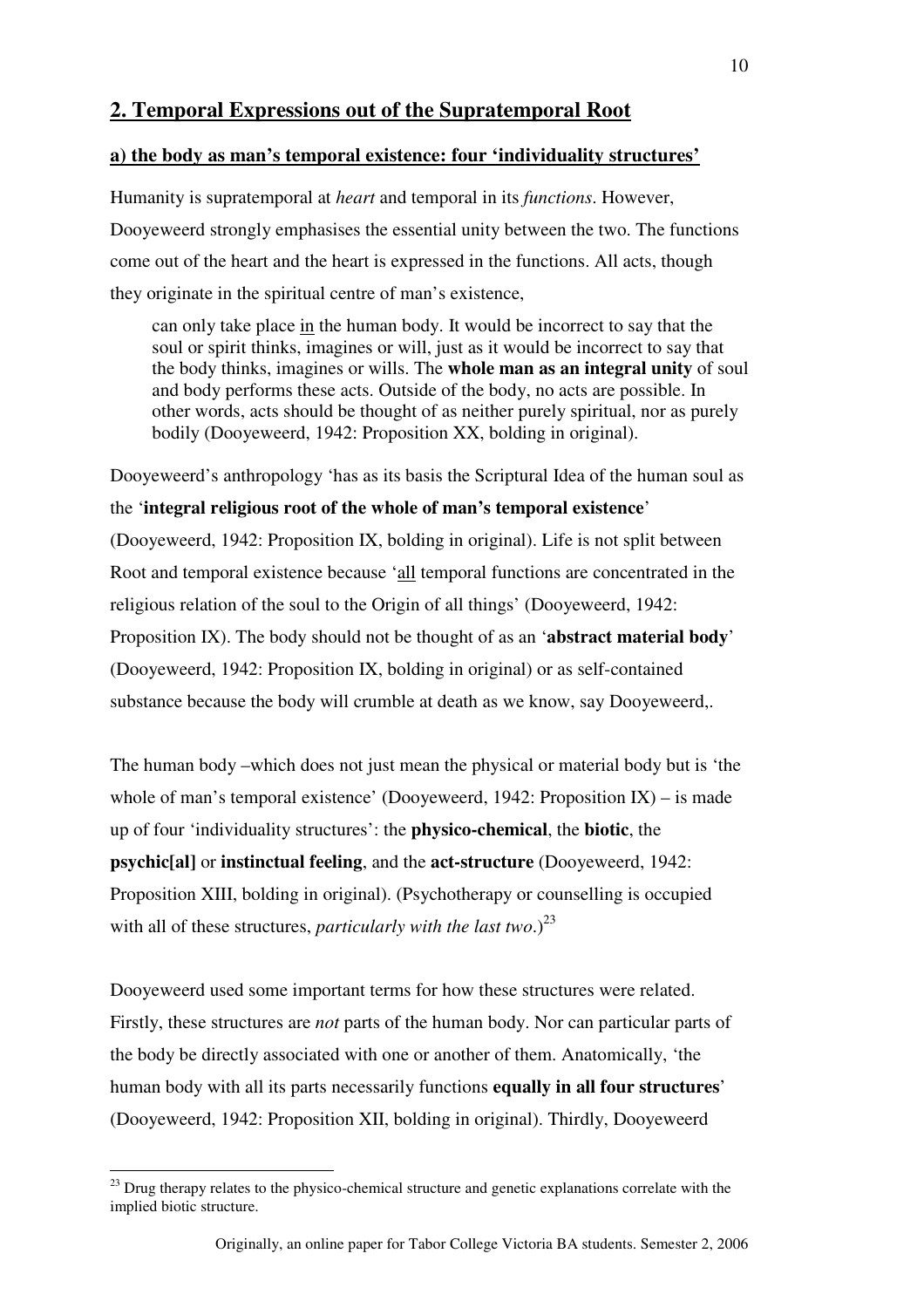refers to structures as being intertwined from lower to higher structures to form an *enkaptic* whole.

**Enkapsis** is the interlacement or interwovenness of different individuality structures within another structure as in atoms of oxygen and hydrogen and their combination to make water. Notice in the example that the constituent parts retain their unique character. Enkapsis for Dooyeweerd, is not an example of the part-whole relationship where the parts 'are of the same nature as the whole' (Friesen, 2003-2005a: n. p.). In enkapsis, each individuality structure (oxygen and hydrogen) retains its unique character. In the human body, the individuality structures are interwoven with the others in human temporal existence. The individuality structures –the physicochemical, the biotic, the psychic and the act structures – are interwoven in this enkaptic whole but retain their own inner-*sphere sovereignty<sup>24</sup>* (Friesen, 2003-2005a: n. p.). However, Friesen explains further that the enkaptic whole may have a completely different character from the parts, which is true of both water and its constituents atoms of oxygen and hydrogen but is obviously true for humans. The physico-chemical structure is enkaptically bound to the biotic structure which is in turn bound to the psychic or *instinctive feeling* structure which is finally bound to the act-structure.

### **b) the sensitive and act structures**

 $\overline{a}$ 

I am assuming at this point, that psychotherapy involves primarily the sensitive structure and the act-structure. Each of these structures is *qualified* or characterised in distinct ways: the first is *qualified* by a **physico-chemical** function; the first structure 'functions enkaptically' with the second structure, which is qualified by a **biotic** or **vegetative**<sup>25</sup> function. The second structure 'functions enkaptically' with the third structure which is qualified by the **sensitive function**; the third structure in turn, 'functions enkaptically with the final '**act**-structure of the human body' (Dooyeweerd, 1942: Proposition XIII, bolding in original). Of the sensitive structure Dooyeweerd says, 'within certain limitations, these functions [of this structure] are

<sup>&</sup>lt;sup>24</sup> 'Sphere sovereignty' means that each individuality structure is irreducible. None of the four structures can be reduced to the others but each retains its unique meaning even while being enkaptically interwoven with the others.

 $25$  Vegetable-like. For example, plants et cetera are qualified (characterised) by the biotic function as their highest subject function.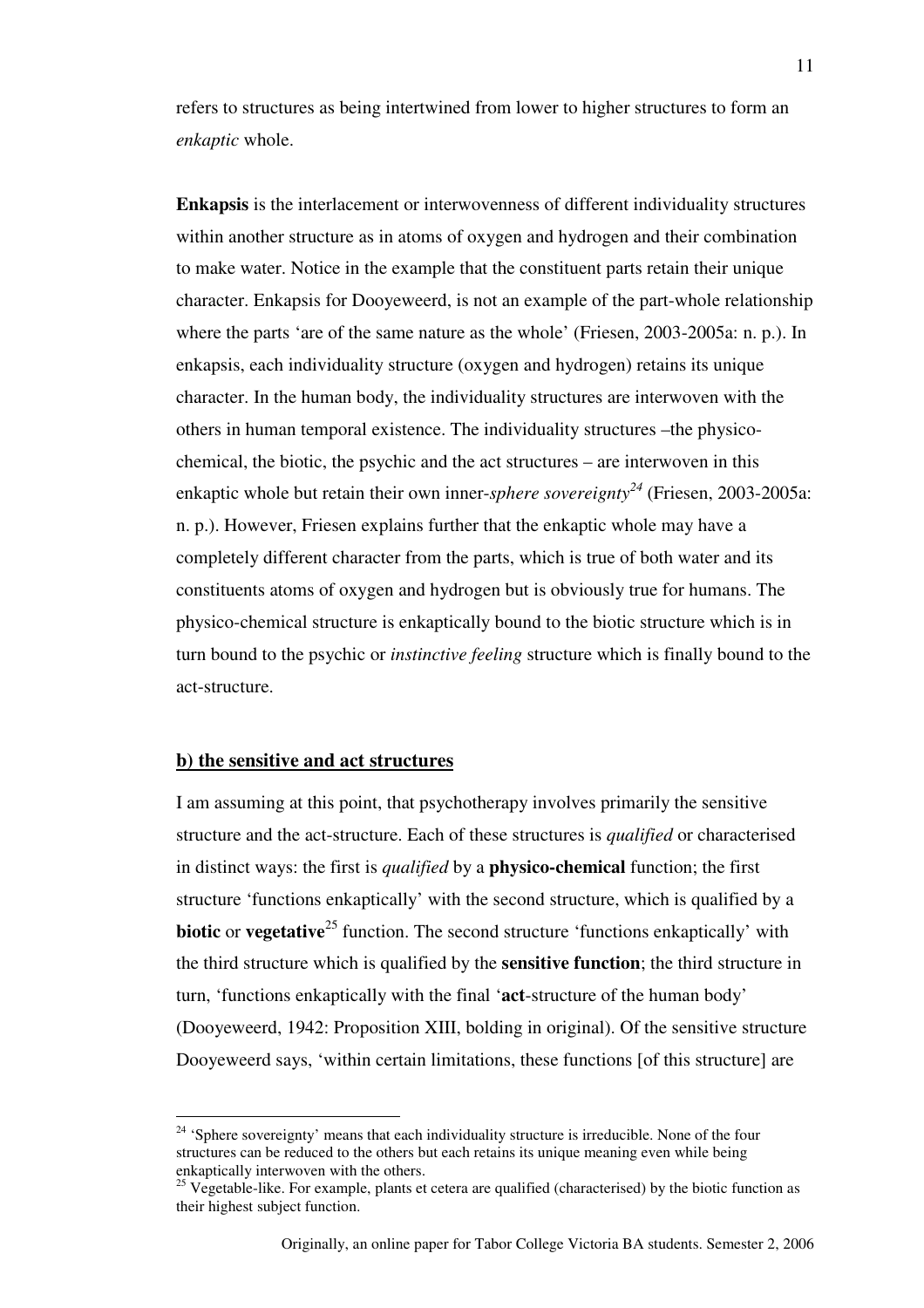outside the control of human volition' (Dooyeweerd, 1942: Proposition XIII). We cannot just will feelings, which function sensitively, to go away when we want.

#### **c) acts and actions**

Dooyeweerd understood the actions of man to be preceded by internal *acts*. These acts have three interwoven 'intentional directions': thinking, imaging and willing. We have these three directions together in all our acts (Dooyeweerd, 1969c: 88). These directions are not separate faculties but interwoven directions in all acts.

Acts may become actions or deeds. But, we may, in fact, decide (will) not to do something we have thought and imagined ourselves doing. In Dooyeweerd's terms, the visible **actions** of man are the result of **acts**, which stem from the supratemporal heart. Dooyeweerd says that acts come out of the supratemporal, but we must never see them in isolation from the temporal. Nor should the temporal be seen in isolation from the supratemporal.

The actions of man are not bound to any modality but function in all of the aspects. Nevertheless, each act is qualified by one of these aspects. For example, an action of praying is qualified [characterised] by the faith aspect and an 'act of aesthetical imagination is typically qualified in the aesthetical aspect of experience' (Dooyeweerd, 1969c: 88). (Refer to Table 1, p. 9.)

### **d) the problems to which psychotherapy attends**

 $\overline{a}$ 

Chronic depression and anxiety are primarily sensitive phenomena although all parts of the person will be affected. These are disorders of feeling, which may be brought on by injury or surgery<sup>26</sup> traumatising the brain. In these cases, sensitive damage has occurred because the basis of the sensitive structure has been compromised by biotic and physico-chemical deficiencies.

Chronic, comorbid anxiety and depression may also be caused by genetic transmission or be related to temperament. However, in these cases, the anxiety and depression may also have some component that is associated with the act-structure

 $26$  A good friend of mine began to suffer from acute depression and anxiety following a surgery to remove a life-threatening tumour near his brain. He had never been able to understand my own depression and anxiety until he himself began to suffer in this way.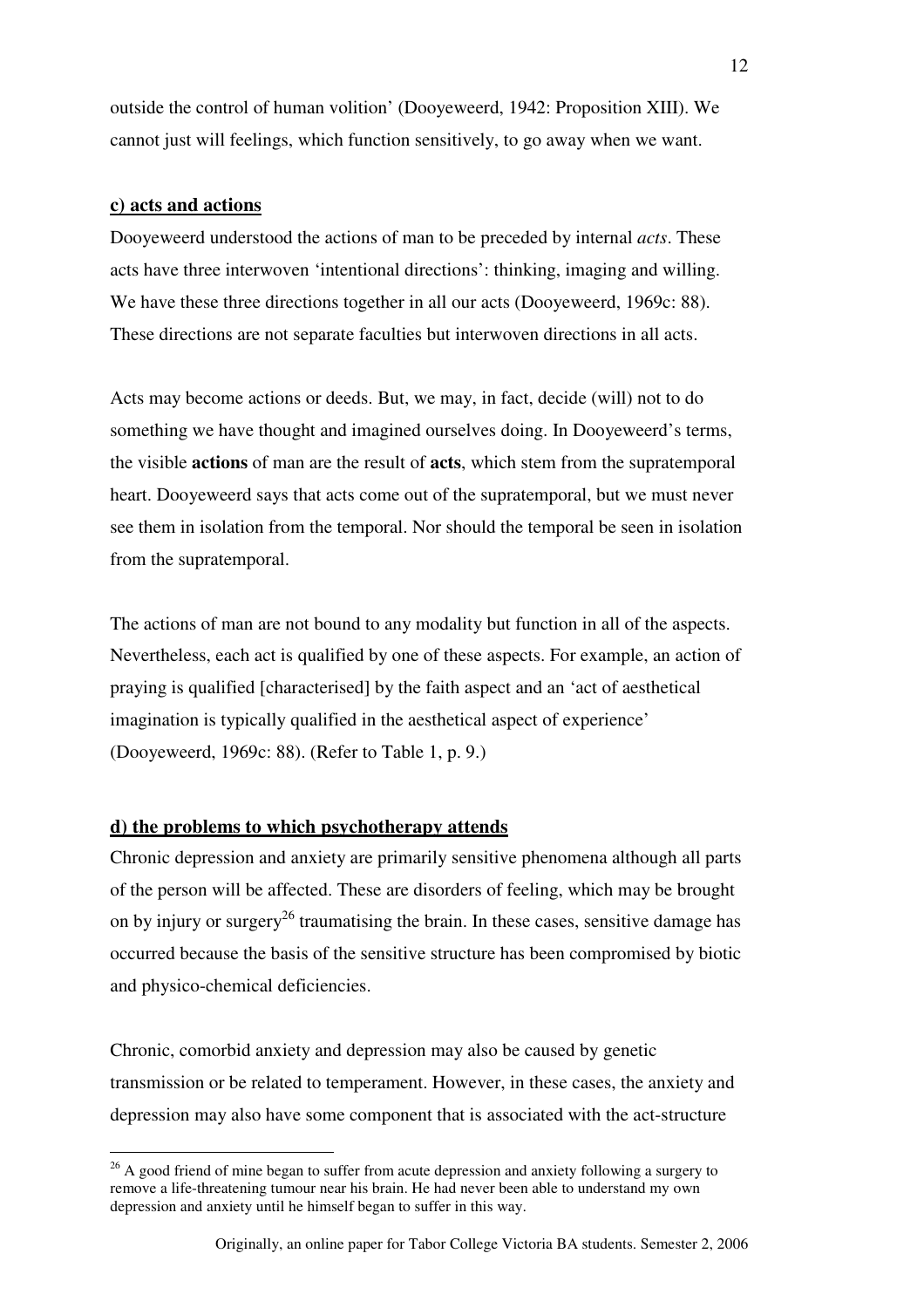even though the primary source of the comorbid condition is associated with the physical-chemical and biotic structures. To say that someone has a 'psychological' problem in these cases does not mean something is necessarily wrong with the sensitive structure itself. Given the amount of pressure the sufferer is facing, his sensitive reaction is probably quite understandable. If you decided to hold out from your body a house brick with your gripping hand over the top of the brick, you would find yourself beginning to shake and sweat for a reasonable time but you would not conclude that you had 'a physical problem'. Your reactions would just show your decision to hold the brick had reached your limits of endurance given your genetically endowed strength capacity et cetera. I think that some sensitive problems can be similarly understood.

However, we do meet sensitive problems that result from past trauma, which has had a profound effect on the sufferer. The *American Psychological Association* has reported research detailing the effects that followed the 9/11 terrorist attack in New York and Washington, D. C (2006: n. p.).<sup>27</sup> More generally, various types of abuse (rape, aggravated assault), life-threatening events, neglect and indifference will often handicap people leaving them with phobias, nightmares, disturbed sleep, flashback episodes, fearful thoughts (American Psychological Association., 2006: n. p.).

We also meet sensitive dysfunction that is promoted by inappropriate acts and deeds in the act-structure. For example, the imaginative re-visiting of a traumatic event may in fact and often does lead to a re-traumatisation (Jin Shin Do Foundation, 1999- 2006). Although, re-visiting trauma was once believed to be a curative way of relieving trauma's power, Singer (2001) also demonstrates, through many examples and experience, that such counselling is not helpful.

#### **e) the sensitive and act structures in psychotherapy**

 $\overline{a}$ 

Some of the important implications in the above three sections are these:

1. Sensitive dysfunctions such as chronic depression and anxiety will be evident in the sensitive structure but also in the two lower structures, the physicochemical and the biotic structures, and in the act-structure. These different

 $27$  Interestingly, the distress levels of those that actually witnessed the event were greater than those people who might have experienced financial losses alone.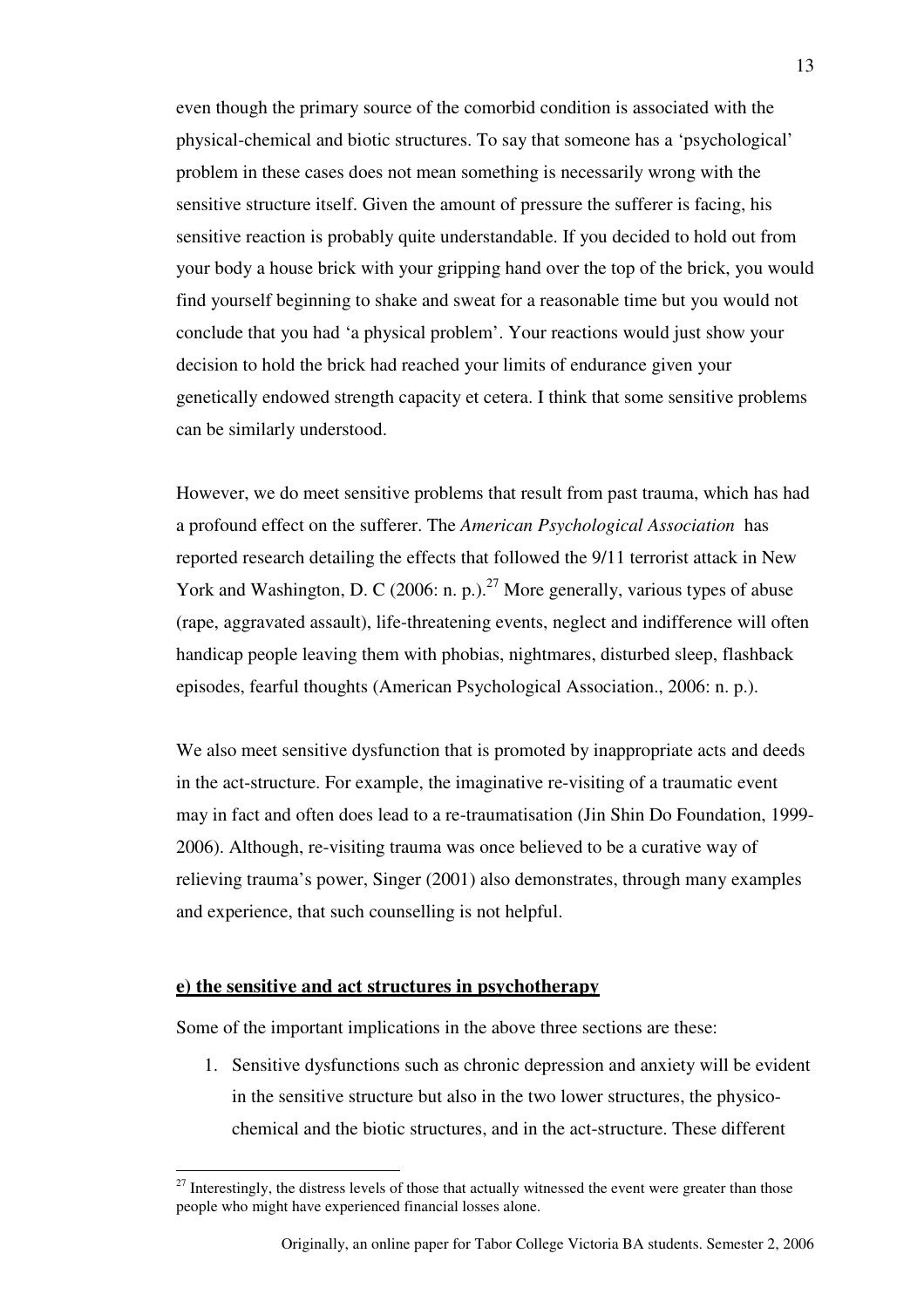manifestations provide a basis for why SSRI antidepressants will mitigate the effects of the depression by altering its physico-chemical functioning. Physical exercise tends to lift a depressive mood by attending to both the organic level (elevated breathing, creating appetite) and physico-chemical structure (the benefits of moving, raising of endorphins).

- 2. 'Our acts have three intentional directions: thinking, willing and imagining' (Friesen, 2003-2006d: n. p.), which are interwoven. Therapies tend to focus on one of these 'intentional directions' and over-emphasise its importance. For example, existentialist therapies tend to emphasise the will in preference to imagination or thinking. The cognitive therapies tend to emphasise the thinking direction to the point of saying that thinking causes emotional disturbance. Art therapy and the Jung's use of *active imagination* (Costello, 1991: 6-10) illustrate a strong emphasis on the imaginative direction. But, neither thinking nor willing nor imagining occurs alone, according to Dooyeweerd, because of the interwovenness of these three directions within the human act. This discussion suggests that a Christian therapy approach *should attempt to incorporate all three directions explicitly*.
- 3. The psychic structure is enkaptically bound to the higher act-structure. From our own experience, we know that we cannot force our love feelings to go away or come by force of will. We can attempt to suppress feelings or try to create them but these actions, in themselves, do not work. However, because the act-structure is bound to the psychic structure many possibilities exist to influence sensitive functioning. Possible acts and actions, although functioning in *all* aspects, are led by normative principles given (by God) in the post-sensitive aspects which require *positivisation* (see below) by humans in their work. In this positivising process, the freedom of humanity is presupposed.

# **C. Disclosing Process: Positivisation 1. Retrocipations**

The modal aspects (see Table 1, p. 9) are modes of our experience of the world. An unbreakable coherence exists among the aspects which rests on the fact of the *primary structure* of the aspects which is comprised of their nucleus meaning, a unique and irreducible meaning, and their *modal retrocipations* (Dooyeweerd,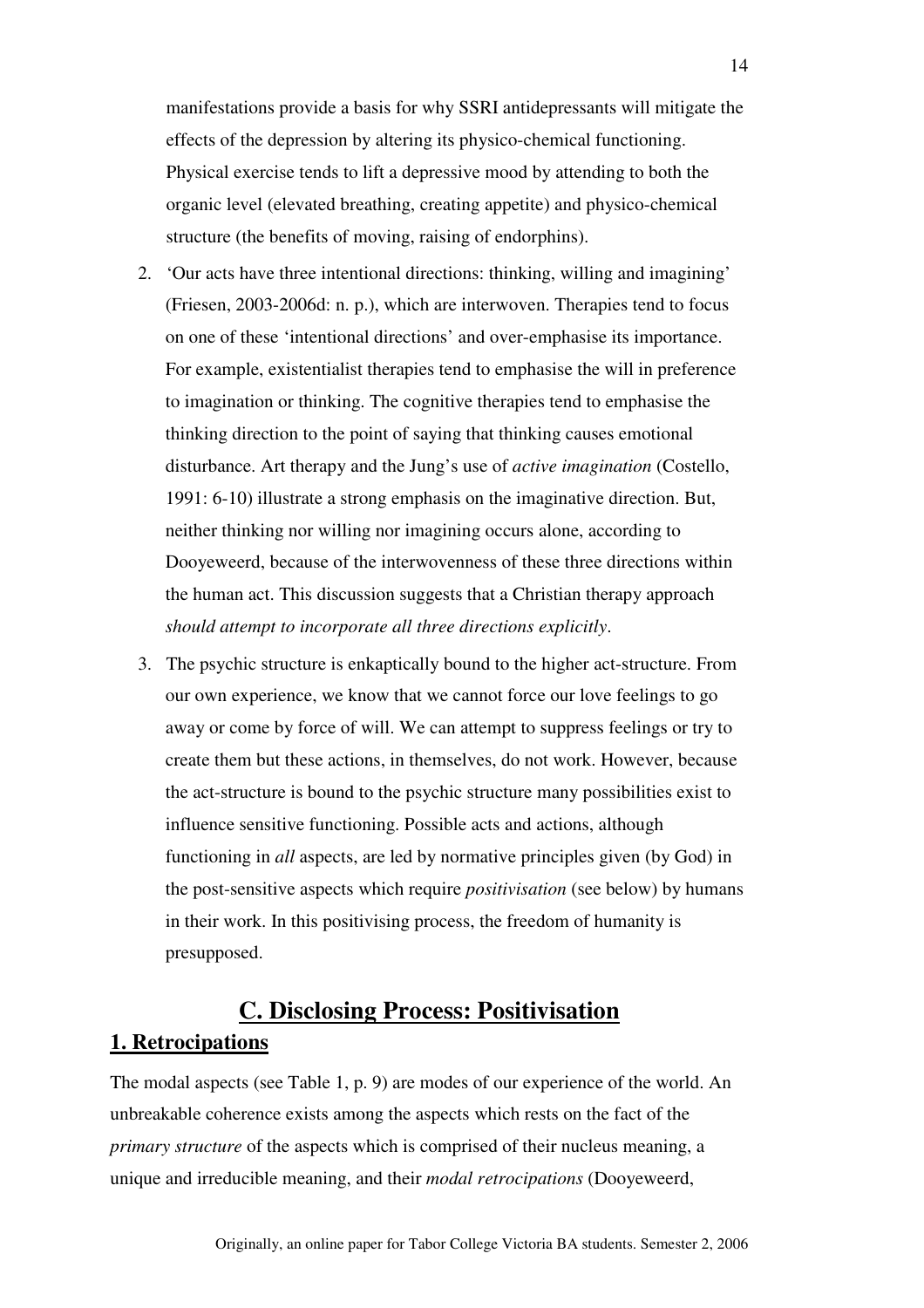1969b: 181). These retrocipations are so-named because they look back to earlier modes and form the *sub-stratum* of the modality. (See Figure 1.)

Each aspect (Table 1) contains *analogies* of each of the other aspects.<sup>28</sup> The word analogy indicates a likeness between two things, in this case, between the nuclei of two aspects. Importantly, although an aspect's meaning-nucleus 'guarantees its irreducible, special meaning' this modal nucleus,

can only express itself in a series of so-called analogical moments referring to the modal kernels [meaning nuclei] of all the other aspects which precede or succeed, respectively, the aspect concerned in the temporal order (Dooyeweerd, 1960: 9).

For example, the sensitive aspect's nucleus of **feeling** has an analogy of vitality or 'living sensation' (Dooyeweerd, 1947: 47) that 'looks back' or *retrocipates* to the biotic aspect (see Figure 3 below). This living sensation is not identical with the biotic nucleus of life but is analogous. That is, vital feeling is *sensitive* in character obeying sensitive not biotic laws. Not only does this retrocipating occur between the sensitive nucleus and the biotic nucleus but also for each of the pre-sensitive (or sensitive) nuclei but, with this difference. These other retrocipations are not direct. For example, the next retrocipation, from sensitive aspect to physical aspect (see Figure 3 below) does not take place directly but based on *vital feeling*. The sensitive retrocipation, vital feeling refers back to the kinematic aspect ('movement' nucleus) to become e-motion. This sensitive retrocipation, *emotion*, retrocipates to the spatial aspect of a feeling for continuous extension and then to the multiplicity of sensory feelings in the numerical aspect. This retrocipatory direction is a kind of remembering (Friesen, 2003-2005c: n. p.). The retrocipatory direction reveals the foundation of the sensitive aspect in the earlier aspects.

| <b>6. Sensitive</b> | <b>Feeling and sensory</b>  | <b>Retrocipations</b>           |
|---------------------|-----------------------------|---------------------------------|
|                     | perception                  |                                 |
| 5. Biotic           | <b>Organic life</b>         | <b>Vital feeling</b>            |
| 4. Physical         | <b>Energy</b>               | <b>Intensity of feeling</b>     |
| 3. Kinematic        | <b>Motion</b>               | Movement of feeling, e-         |
|                     |                             | motion                          |
| 2. Spatial          | <b>Continuous extension</b> | <b>Feeling of space</b>         |
| 1. Numerical        | <b>Discrete quantity</b>    | <b>Multiplicity of feelings</b> |

| <b>Table 2 Retrocipatory Analogies in Sensitive Aspect</b> |  |  |
|------------------------------------------------------------|--|--|
|------------------------------------------------------------|--|--|

<sup>28</sup> This phenomenon is known as *sphere universality*.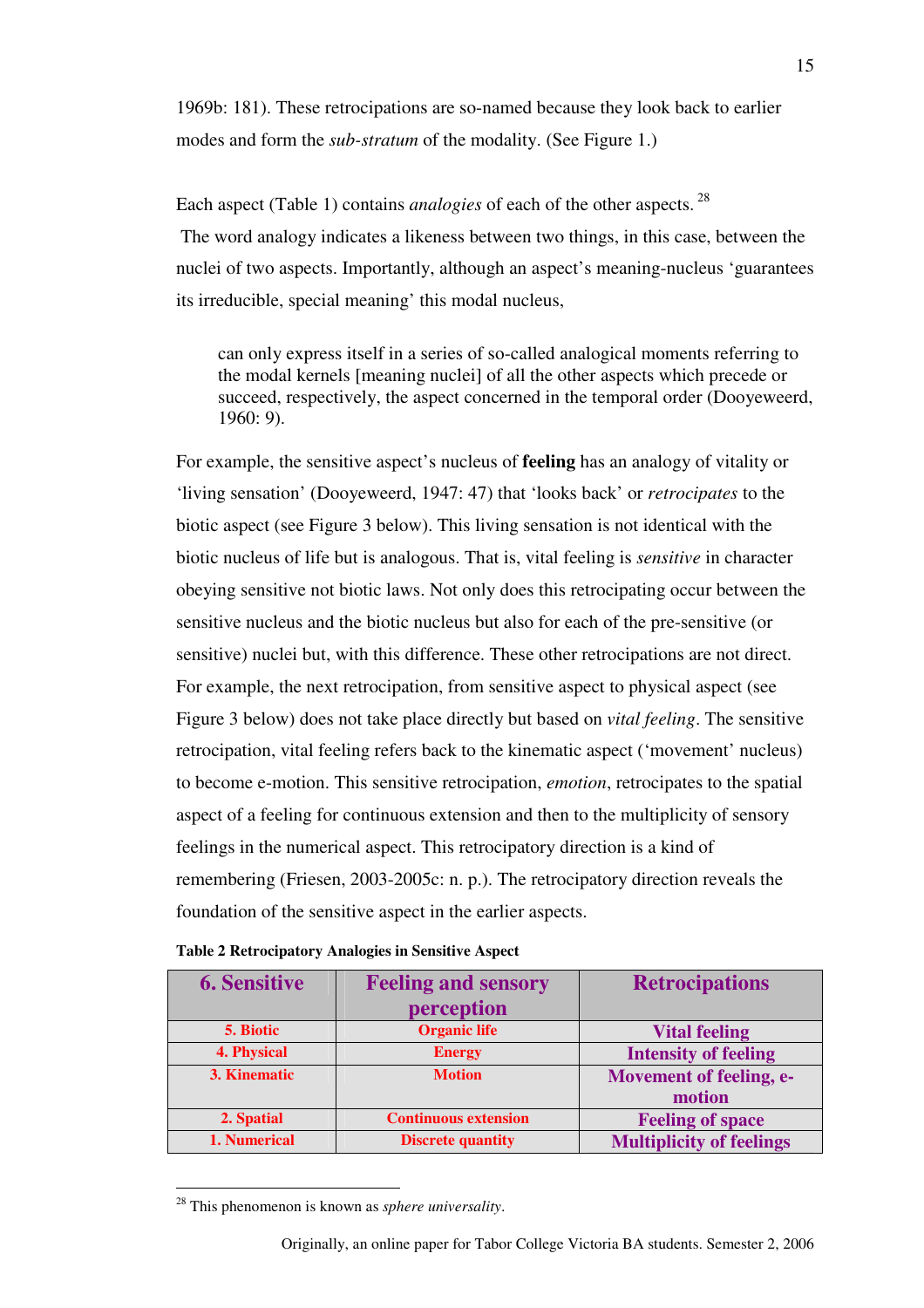### **2. Anticipations**

 $\overline{a}$ 

Each aspect has a kernel nucleus around which exist retrocipations which 'reach back' to earlier aspects. But, in addition, each aspect –except for the faith aspect – also contains analogies that 'reach forward', 'look forward' or anticipate the meaning of the latter aspects. Each aspect also contains analogies pointing to each of the other aspects.

Naïve experience (see page 6) for Dooyeweerd is 'closed' or restrictive because our experience is bound to the earlier meaning aspects (Table 1) without their potential being opened up, actualised or realised.<sup>29</sup> They are said to remain bound to the 'retrocipatory direction' (i. e., towards earlier modalities alone as in Table 2 above).

The important thing about the normative aspects – the unshaded aspects in Table 3 below – is that for each of them,<sup>30</sup> God has *given* 'normative principles', norms<sup>31</sup> that humanity has a special calling to *positivise* right now (that is, *to give positive or specific form t*o the norms in present circumstances).

The relationship between norm and existing positivisation means that human culture can progress and develop. Faithfulness to God's Word, therefore, is not to be understood as being reactionary or conservatistic. For example, in medieval times, the charging of interest was forbidden; a law based on certain Old Testament scriptures. However, this specific positivisation of the norm for economic life as an expression of love of neighbour 'could not remain unaltered once the progress of historical evolution had reached a sufficiently advanced stage'. This development resulted in a change in attitude to the charging of interest after the time of the Reformation (Dooyeweerd, cited in Friesen, 2003-2005b: n. p.).

The meaning of an aspect can be disclosed or opened up in the direction of the later modalities where human acts enrich its meaning by the 'higher', more complex meanings of these later aspects. This direction is known as the 'anticipatory

 $29$  However, naïve experience is opened to a limited degree for we have the potential of naïve distinctions, et cetera (Friesen, 2006: 82-84).

 $30$  However, man is not enclosed within these aspects but transcends time and therefore all aspects.

<sup>&</sup>lt;sup>31</sup> 'Dooyeweerd does not accept the idea that absolute norms unrelated to a subject [person]' exist (Friesen, 2003-2005b: n. p.).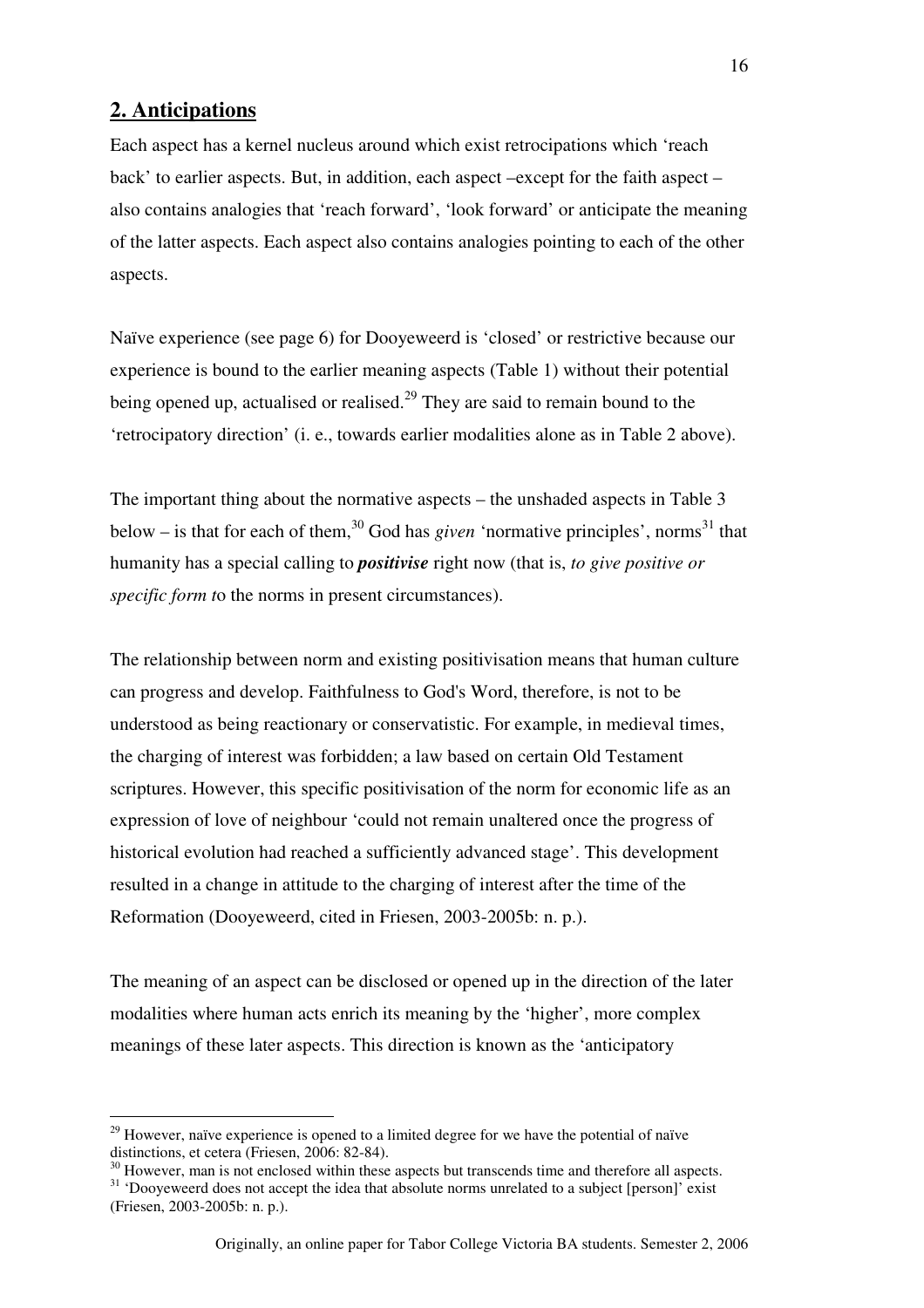direction'. For example, meaning within the sensitive aspect anticipates in its own structure a potential that yet, still lies in the future waiting to be *real*-ised.<sup>32</sup>

The disclosing process, for our therapy purposes, is action taken by willing, thinking and imagining directions in a particular post-sensitive aspect that discloses the potential, the latent anticipations of the sensitive aspect. *This process of disclosing the potential of the sensitive aspect is at the heart of psychotherapy.<sup>33</sup>*

## **3. Unique Position of the Faith Aspect**

In reviewing the 15 aspects, we observe that each aspect has a structure with nucleus, retrocipations and anticipations –excepting two aspects, the numerical (no retrocipations) and the faith aspect (no anticipations). Most significantly, the meaning of any modal structure (nucleus and retrocipations) can only be 'opened up', actualised, realised, and disclosed (Dooyeweerd, 1969b: 185) *by another higher 'opened' modality*. The faith aspect is in the unique position of having no aspects above it. It has no anticipations only 14 retrocipations. It cannot be 'opened up' as can all the other aspects.

But, the faith aspect<sup>34</sup> does not need to be disclosed in this way. Its uniqueness lies in its position, 'at the boundary of time and eternity', 'at the edge of time' (Dooyeweerd, 1979: 90). Whatever spirit has gripped the heart will be expressed in acts within the faith aspect. The action of the Spirit shapes the faith function for the community of Christ. But, what of those who are not (yet) followers of the Lord? Their faith direction is also opened up but in an 'apostate' direction. In the Western world, that faith is largely faith in the self-sufficiency of humanity to be its own lawgiver.

#### **4. Central Position of the Historical Aspect**

 $\overline{a}$ 

Faith is opened up by religious driving forces, or 'religious basic-motives' in the heart of man. The *scriptural* ground-motive of creation, fall, redemption in Jesus

 $32$  The distinctiveness of Dooyeweerd's view is that these anticipatory potentials already lie within temporal individuality structures. The anticipatory meaning is not something we add on to a substance-based reality that exists separate from us.

<sup>&</sup>lt;sup>33</sup> If my assumption about psychotherapy being therapy directed towards sensitive functioning is correct.

<sup>&</sup>lt;sup>34</sup> Not to be confused with the central, religious unity of the heart, soul or spirit (Dooyeweerd, 1979 90). However, acts within the faith aspect are an expression of the heart's direction.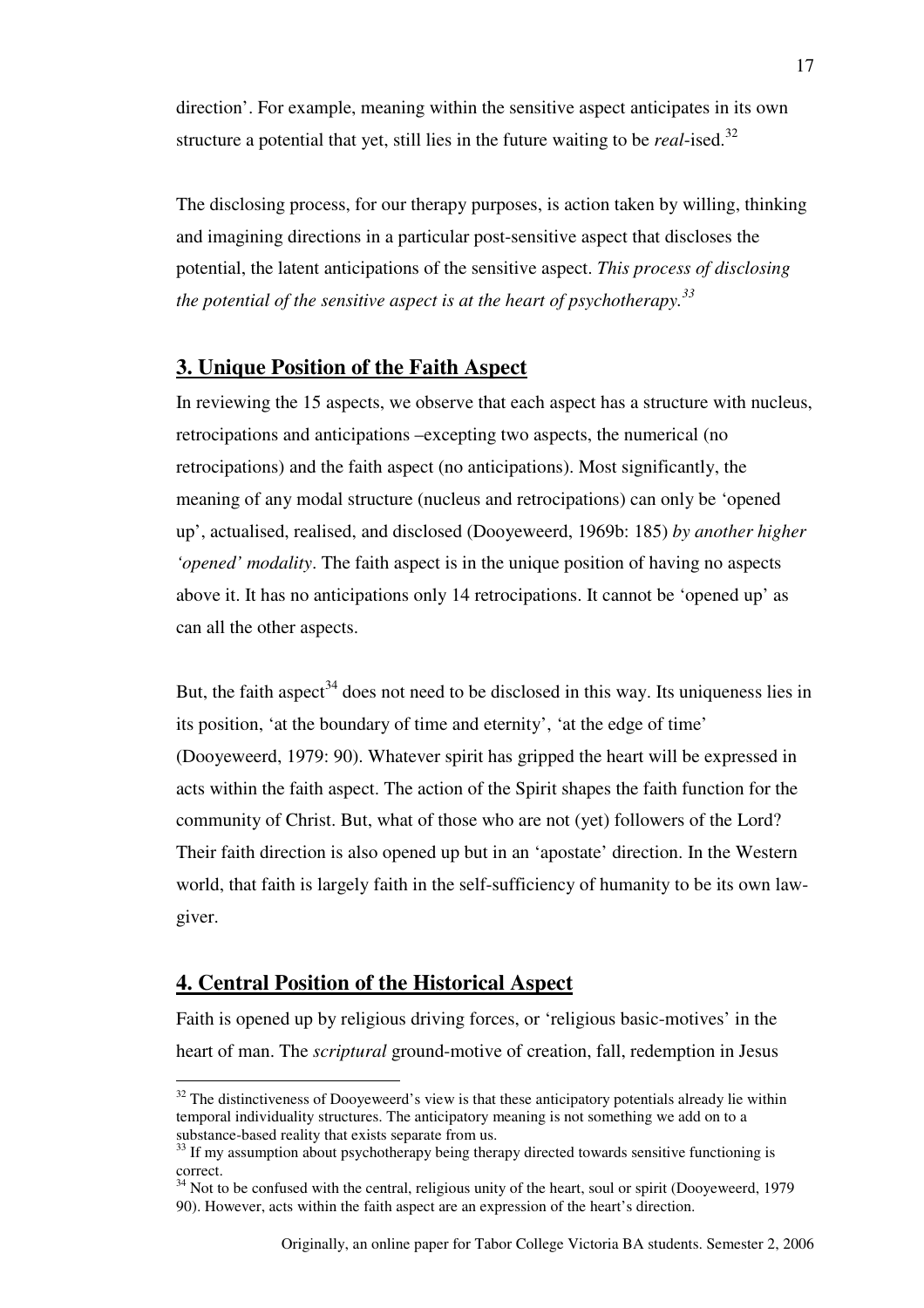Christ through the communion of the Holy Spirit, a non-dualistic driving force, leads to a disclosure, an opening of the faith aspect with its nucleus of firm assurance. In the 15 aspects, the historico-cultural aspect with its nucleus of 'formative power' is associated with humanity's opening up of creation, deepening the meaning of creation, which for the Christian community is directed to the glory of God. Therapy can be understood as cultural activity wherein a person's sensitive functioning is disclosed by formative acts in the historical aspect to overcome closed-off sensitive distress.

Humanism is gripped at its heart by the *basic-motive* of 'nature-freedom' (Dooyeweerd, 1960: 45-51).<sup>35</sup> This dualistic, religious driving force, also leads to a faith that discloses meaning.<sup>36</sup> But, this meaning is aimed to bring glory to humanity (even though genuine disclosure will take place that Christians can and should learn from). However, the driving force of humanism is divided within itself with the *nature* faction urging the application of scientific for the solution to life's problems and the *freedom* faction protesting the incursions into civil and personal liberties. In therapy, this opposition is observable in those therapies such as Cognitive Therapy (CTh) with its allegiance to the empirical scientific method and to scientific rationality as a therapeutic methodology; such cognitively qualified therapy is opposed by existentialistic therapies with their strong belief regarding science's denial of the individual. However, the personalist school of Abraham Maslow and Carl Rogers attempted to incorporate both freedom and science into their constructions in varying degrees. The dualistic basic-motive presses for such recognition.<sup>37</sup> However, culturally, the work of the humanist will be opened up according to plans stemming from the deification of something created: the deification of the powers of scientific man versus man as freedom.

<sup>35</sup> Dooyeweerd has identified four *religious basic-motives* associated with western culture: the Greek basic-motive of *form-matter*; the scriptural creation, fall, redemption; the medieval synthesis of Greek and Christian basic-motive of *nature-grace*; and the final secular humanist basic-motive of naturefreedom (Dooyeweerd, 1960: 38-51)

<sup>&</sup>lt;sup>36</sup> On the other hand, classical animistic faith (as in many aboriginal cultures) leads to a restricted culture with continuity from generation to generation. Animistic faith does not lead to the disclosing of new possibilities within culture because the faith dictates that culture should be the accurate transmission of what has been.

 $37$  Interestingly Rogers' methods have had the most profound effects on the  $20<sup>th</sup>$  counselling movement. One could speculate that the success related to his ability to juggle science and freedom factions.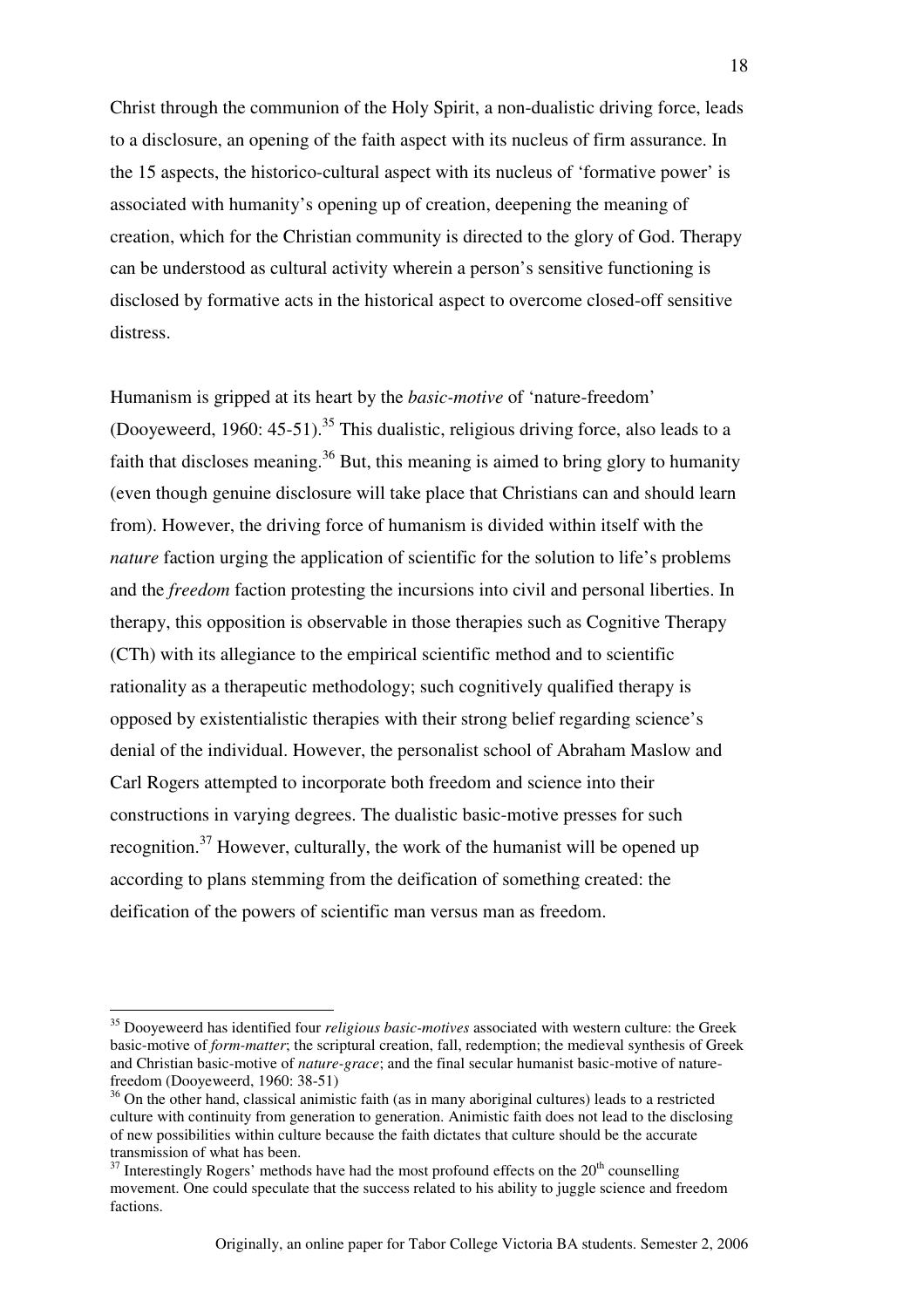The discussion above reminds us that faith is expressed in *community* of some sort. The communal nature of faith also means that the disclosing process must be understood within the framework of community. We do not have to speculate about how the aspects of our experience can be opened as if that could be done in isolation from others. The disclosing process is a communal process and therapy involves community between therapist(s) and counsellee(s) involved in positivising anew the norms set for the post-sensitive aspects. Positivising of the norms cannot be done outside our commitment to God or a substitute. Such commitments are made within human *communities* of faith which will interpret 'faulty', 'unsuitable' and 'inappropriate' differently from each other according to their basic presuppositions.<sup>38</sup> The direction of the heart, for or against God, will condition the way the various norms are positivised. Positivisation of norms in one sphere occurs in concert with positivisation of norms in other spheres.

By identifying cognitive therapy and personalist therapies as expressions of the humanist dualism, I do not mean to imply that we cannot learn from each of these. For example, cognitive therapy is therapy in which the historical aspect has opened up the logical which provides for the opening up of the sensitive anticipation of the logical aspect (sense of logic). Hence, cognitive therapy in terms of its core process can teach us concretely how we may help counsellees using this avenue.

#### **5. Limited Disclosure**

 $\overline{a}$ 

The disclosing process involves unfolding, opening up or revealing the meaning of the anticipations in the modal aspects. This process occurs under the lead of the postsensitive normative aspects and involves *positivisation* –a making concrete or specific within a particular context—of the normative principles *given* within the aspects.

Emotional disorders sometimes arise<sup>39</sup> because of limited positivisations in various normative aspects. This situation may occur because of the apostate direction of people's hearts, because of mixed commitments of hearts, or because of lack of the application of the imaginative, deliberative and thinking directions of human acts combined with lack of current positivisations.

<sup>&</sup>lt;sup>38</sup> This fact does not mean that Truth is relative only that our responses to the Truth are relative.

<sup>&</sup>lt;sup>39</sup> We need to remember that such disorders can arise or be present for other reasons as well.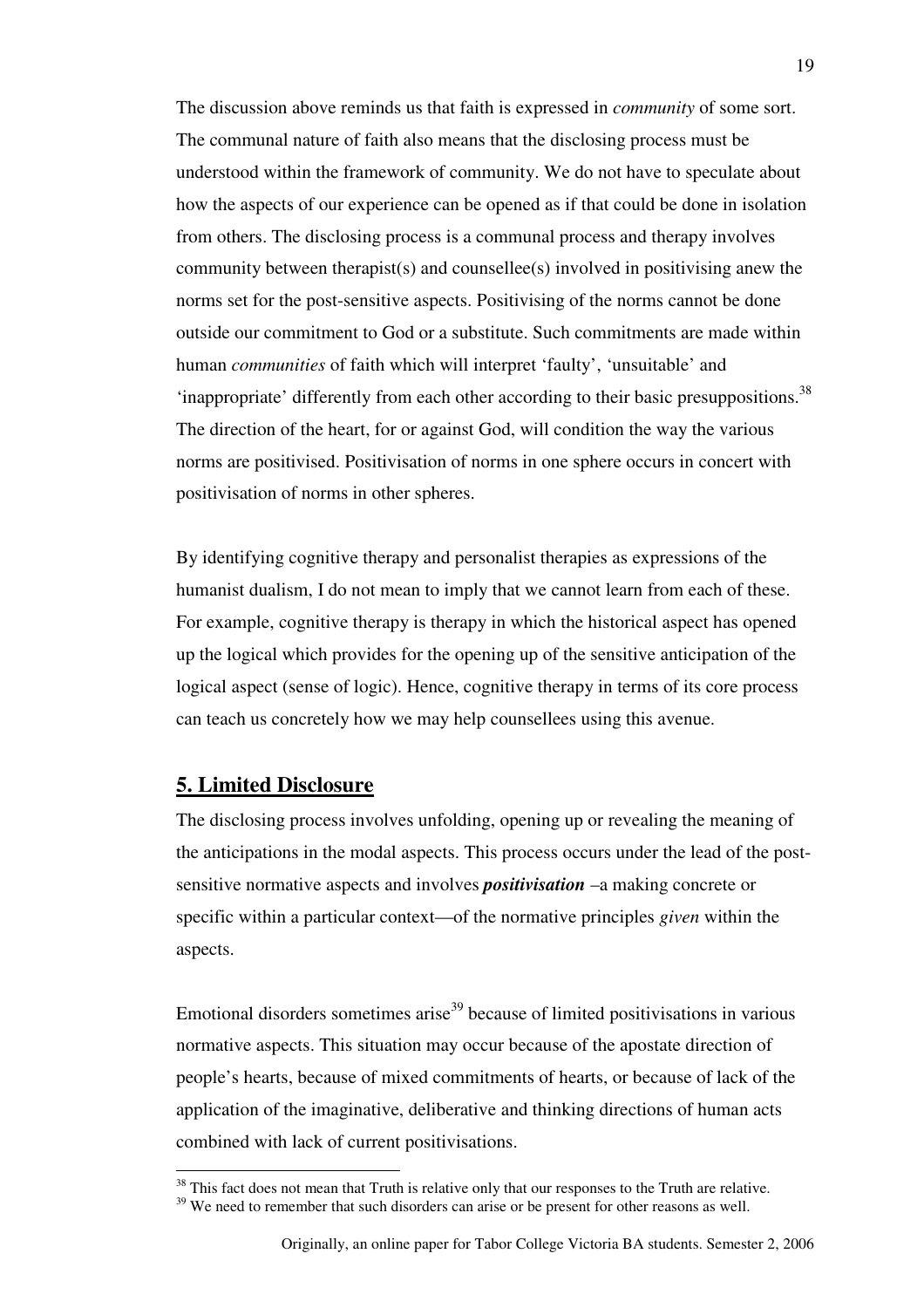## 'Emotional' problems sometimes arise because of faulty, unsuitable and inappropriate positivisations of the norms relevant to the normative aspects.

Thankfully, therapy does not need to start afresh with the positivising of norms as if no human action had occurred before. Past actions will enable us to understand what might be needed in this time for this client. Therapy concerns itself with joining the process of positivisation that has already occurred in the counsellee's life with a view to stimulating and enriching that process with the counsellee.

## **6. Disclosure of the Sensitive Aspect**

The unique character of the faith aspect as a *boundary condition*, in which the religious ground-motives act upon lead to the opening of the moral, juridical, aesthetic, economic, social, lingual, and historical aspects. The historical is a pivotal aspect, 'the junction [*knooppunt*] <sup>40</sup> of the whole spiritual dynamic in our world' (Dooyeweerd, cited in Friesen, 2003-2006c: n. p.).

| <b>ASPECT</b>                 | <b>NUCLEUS</b>                                          | <b>ANTICIPATIONS</b><br><i>of</i> other aspects<br>in Sensitive Aspect |
|-------------------------------|---------------------------------------------------------|------------------------------------------------------------------------|
| 15. Faith or belief           | <b>Faith, firm assurance</b>                            | feeling of firm<br>assurance                                           |
| 14. Moral                     | $\overline{\text{Love}}^{41}$ in temporal relationships | moral feeling                                                          |
| 13. Juridical                 | <b>Retribution (recompensing)</b>                       | jural feeling                                                          |
| 12. Aesthetic                 | <b>Harmony</b>                                          | aesthetic feeling                                                      |
| 11. Economic                  | <b>Saving</b>                                           | economic feeling                                                       |
| <b>10. Social intercourse</b> | <b>Courtesy, politeness</b>                             | social feeling                                                         |
| 9. Lingual                    | <b>Symbolic meaning</b>                                 | linguistic feeling                                                     |
| 8. Historical                 | <b>Formative power</b>                                  | historico-cultural<br>feeling                                          |
| 7. Logical                    | <b>Distinction</b>                                      | feeling for logical<br>coherence                                       |
| <b>6. Sensitive</b>           | <b>Feeling and sensory perception</b>                   |                                                                        |

**Table 3 Sensitive Anticipations** 

 $\overline{a}$ 

Those persons with power 'which is always a power to fulfill a calling' (Kalsbeek, 1975: 138) will use that power – the power of the therapist in our case – to pursue

20

<sup>&</sup>lt;sup>40</sup> Another translation for this Dutch word is 'nodal point' according to Glenn Friesen.

<sup>&</sup>lt;sup>41</sup> Love in this modal sense does not mean the love referred to the two great commandments which are supratemporal and particularised in all the above aspects of creation.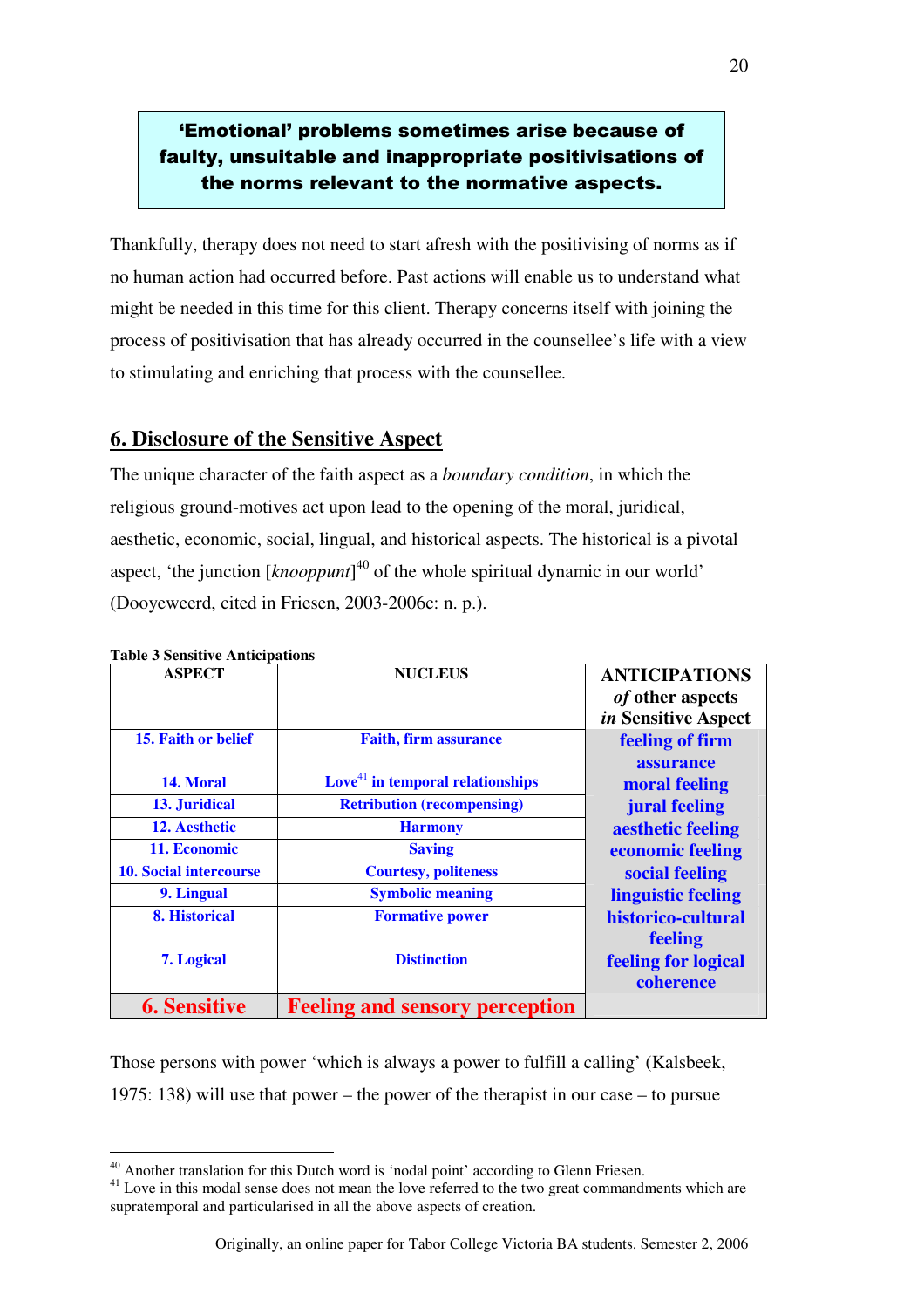sensitive development in the counsellee's life. Counsellor power will seek to deepen counsellee power for greater disclosing of meaning in the counsellee's life. The therapeutic disclosure of the sensitive aspect will be done through acts of formation in the historical aspect. Without this disclosure, responses within this aspect will remain less developed, more restricted and closed as in 'instinctive' feeling responses.<sup>42</sup>

Sensitive feeling anticipates meaning in the logical aspect, hence, an experience of a sense of logic, a feeling for logic (see Table 3 below). Dooyeweerd calls this anticipation, 'a feeling for logical coherence' (Dooyeweerd, 1960: 10). This sense of logic has the potential to be disclosed or deepened by its intertwinement with the historical aspect so that, in its disclosed meaning, 'historico-cultural feeling' emerges (Dooyeweerd, 1960: 10). This unfolding process can be continued for all the postsensitive aspects (see Table 3 above for Dooyeweerd's understandings of these anticipations $43$ ).

### **7. Experience-Centred Therapy: Disclosing of the Sense of Becoming**

These identified anticipations need to be correlated with the terms of an actual therapy so that we can understand them more concretely. We will briefly examine Carl Rogers' work, a therapy you are familiar with from first semester, and try to identify what anticipatory sensitive analogies come to the fore in his counselling.

Rogers's highly influential therapy must be understood within his U. S. context, a national community dominated by a fundamental conflict between individual freedom on the one hand, and 'rule by scientific knowledge and technology' on the other (Van Belle., 1980: 30). For Rogers, freedom from external, societal constraint was most important because only this freedom guaranteed some chance of a real self emerging.

He placed his faith in the freedom of man wherein man is governed by his own rule alone. Under this autonomous faith and confidence in human autonomy, the historical formative aspect is disclosed, which then allows for the opening of the logical and on to the sensitive.

 $42$  I am thinking in this context of various relationships where anger mismanagement is apparent. This situation confirms the closed off condition of their anticipations.

<sup>&</sup>lt;sup>43</sup> Doubtless, other ways exist to express these anticipations. See below.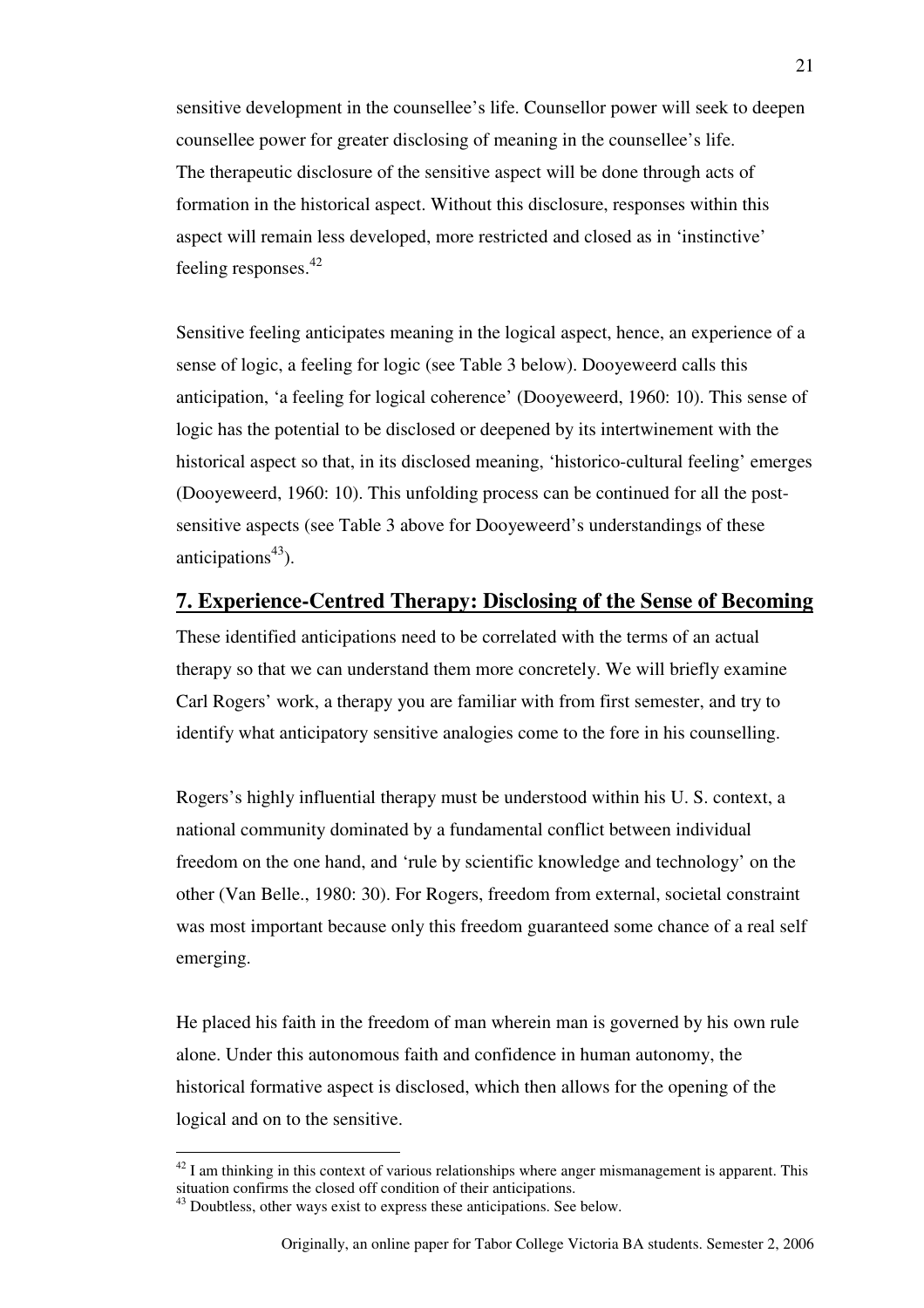According to Bozarth (n. d.: n. p.), a careful observer of Rogers' development over five decades, Rogers' primary commitment was 'going with the client's direction, at the client's pace and in the client's unique way of being' (Bozarth, cited in Bozarth, n. d.). Bozarth's conclusion was:

client-centered/person-centered therapists were experienced (by clients, listeners, and therapists) as non-interfering individuals who entered the world of the client in such a manner as to "disappear" into the client's own process of development (Bower and Bozarth, cited in Bozarth, n. d.).

Rogers only accepted what accorded *with his own experience*. Carl Rogers has said,

It is to [my] experience that I must return again and again; to discover a closer approximation to the truth as it is in the process of becoming in me. Neither the Bible nor the prophets --- neither Freud nor research --- neither the revelations of God nor man --- can take precedence over my own direct experience (Rogers, cited in Jones & Butman, 1991: 257).

On this understanding, one's own experience is one's ultimate authority. Van Belle (1980: 163), in his glossary of terms of Rogers' terms, mentions that Rogers' earlier descriptions of experience were ' "sensory and visceral" ' and ' "organic' ". Additionally, Van Belle (1980: 184) defines

to experience' to mean 'to receive in the organism the impact of the sensory or physiological events which are happening at the moment. It is a process term often used in the phrase "to experience in awareness". This [phrase] means to symbolize in some accurate form *these sensory and visceral events* at the conscious level (italics mine).

These quotes suggest that by *experience* Rogers means sensory and visceral functioning associated with the sensitive (and perhaps the biotic) aspect.<sup>44</sup> However, Rogers made this functioning even more specific by viewing persons as experiential *processes*. Rogers' wish was for clients to *become* their experience; not merely observing it, nor even just *accepting* that [specific] experience for what it is but *becoming* 'the experience that you *are*' (Van Belle, 1980: 49, italics in original). Van Belle (1980: 49) further says that Rogers wanted clients to:

become experience-centered. The self, as the thinker about, or the tinkerer with experience, must in effect die, or at least drastically reduce in importance for the growth forces of the experiential organism to bear their fruit.

<sup>&</sup>lt;sup>44</sup> In adopting a view of humanness that understood human experience as primarily feeling (sensitive functioning), Rogers was following in the tradition of Jean Jacques Rousseau whose pantheistic romanticism deified sensory feeling.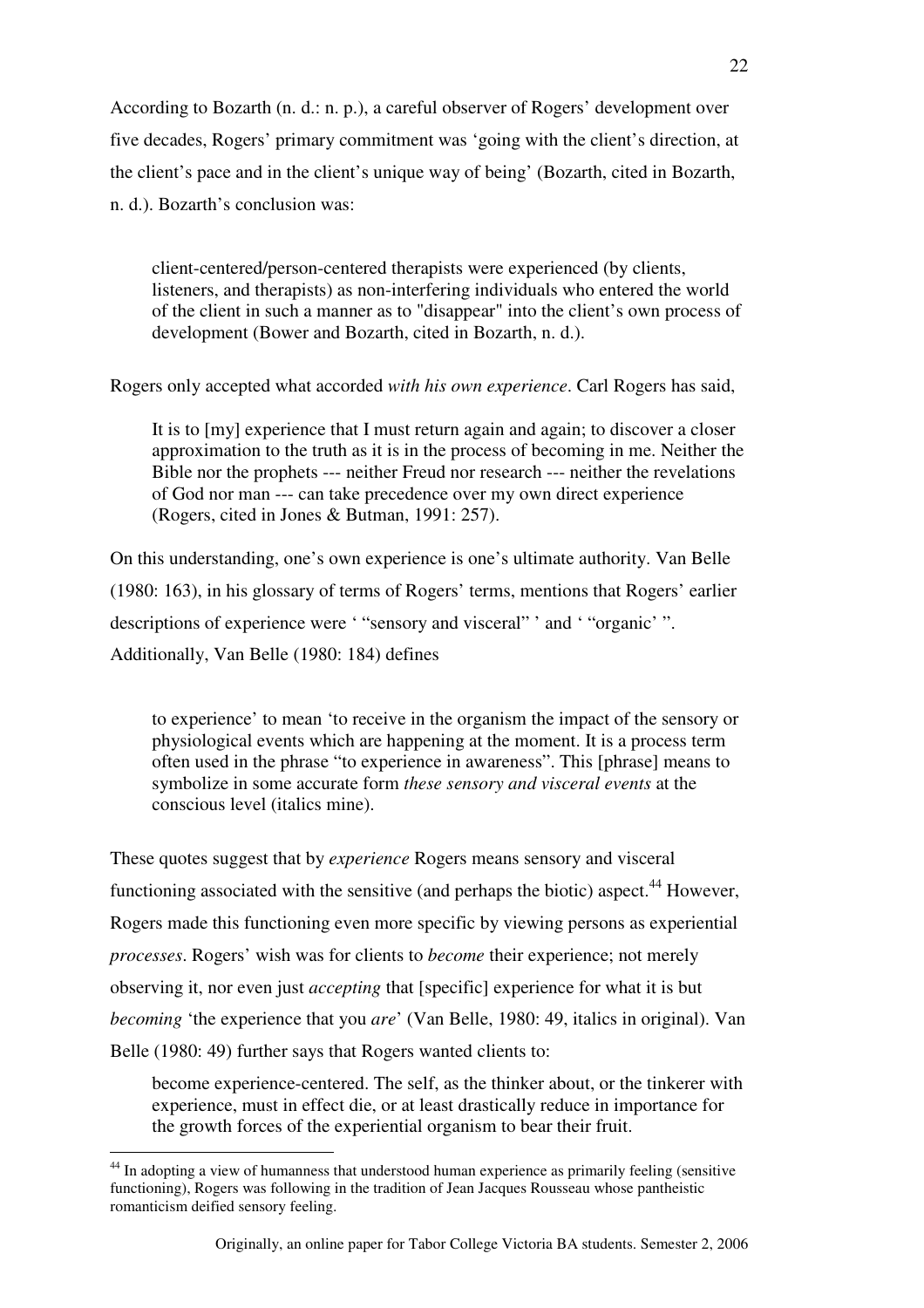Although Rogers spoke much about 'experience', my hypothesis is, that that



 $\overline{a}$ 

experience for him was primarily the sensitive aspect of human experience. And even more than that, Rogers was centrally focussed on 'self'-becoming. Boeree provides a helpful diagram (see Figure 3) in which he shows the centrality of the conflict between actualisation and society, which is parallelled in the clash between the real self and the ideal self (1998, 2006: n. p.).

#### **Figure 3 Basic Conflicts in Human Life (Boeree, 1998, 2006)**

According to Rogers, neurosis occurs when a significant incongruence exists between the ideal self and the real self, between the self required by society's norms and requirements and the self's true being. Boeree's diagram indicates the importance of Rogers' condition of congruence<sup>45</sup> for self-actualisation. As the counsellor shows a high degree of congruency, a lack of phoniness or insincerity then the counsellee is able to let down his barriers and allow himself to become what he is (1998, 2006: n. p.). Thus, his sense of becoming, of developing, of being formed is opened up. (Study of the diagram also reveals how both unconditional positive regard and empathic understanding support the cause of the becoming of the real self.)

Provisionally, I would identify what Rogerian counselling is principally doing as a disclosure of the sense of counsellee *becoming* which is historical functioning. According to Friesen, '[t]he modal meaning of the historical aspect determines the "how" of all phenomena of historical becoming' (Friesen, 2003-2006c: n. p.)

## **D. Disclosing More Diverse Sensitive Functioning**

Contrary to Rogers, Christians will want to counsel in a way that discloses a greater diversity of the sensitive anticipations suggested above. Rogers' view of person as temporal process restricts his ability to seek after a variegated disclosure of sensitive functioning.

<sup>&</sup>lt;sup>45</sup> He also used the word 'transparency' and 'realness' for this quality. I have read somewhere –but do not know where now – that Rogers emphasised this quality more and more towards the end of his life.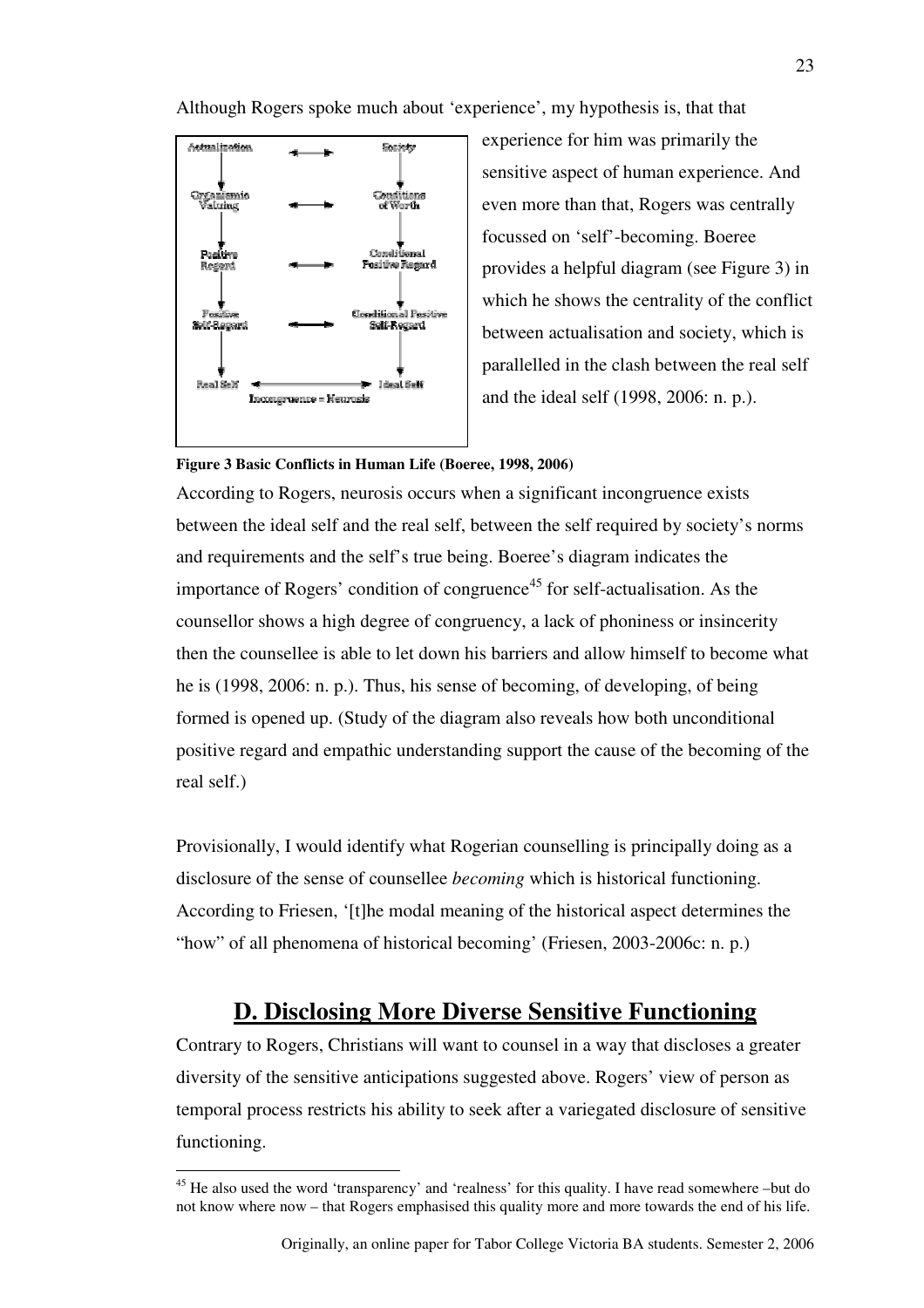In principle<sup>46</sup>, a Christian approach to therapy should be open to the revelation of God in creation, fall, and redemption in Jesus Christ through the communion of the Holy Spirit which points to humanity as being supratemporal and temporal. Humanity as image of God is expressed in temporal life and temporal life is concentrated in the supratemporal heart. This revelation requires us<sup>47</sup> not to look for an Archimedean point of reference within some aspect of creaturely reality such as feeling, rationality or culture which is idolatry. Rather the true Archimedean point is Christ (Kalsbeek, 1975: 58, 70).<sup>48</sup> This revelation means that all the temporal existence of mankind can be investigated without needing to deify any part.<sup>49</sup>

Hence, the counsellee comes and we listen to the account which is punctuated, usually, by significant *events*. These events will function in all of the 15 different aspects. First, the therapist will listen to gain a general sense of the sensitive functioning in the counsellee's life.

Second, the therapist will begin to discriminate among the different sensitive anticipations of the sensitive aspect as mentioned above. Each one of the principal schools will provide us with assistance in recognising what we might be able to do with a client who is lack in much disclosure of the sense of community (social aspect, Adler), feeling for logic (Freud and post-Freudians), and feeling for family love (moral aspect, many therapies). Other counsellees will relate accounts that ask for consideration of sense of becoming (Rogers) and feelings of confidence in faith (some Christian therapies and other 'religious' therapies, using great care).

As we hear the accounts of counsellees, can we act using the intertwining directions of thinking, willing and imagining through any Spirit discerned aspect to bring greater relief to those to whom we minister by discovering imaginative, releasing ways of disclosing anticipations which provide greater sensitive enrichment?.

<sup>&</sup>lt;sup>46</sup> If one adopts a nature-grace dualism as many Christians in therapy do, then, in principle, this option is not open for use.

And, indeed frees us from having to look for a starting point within creation.

<sup>48</sup> See Colossians 1: 15-18.

 $49$  Even though, our wandering hearts, inevitably lead us in this directionl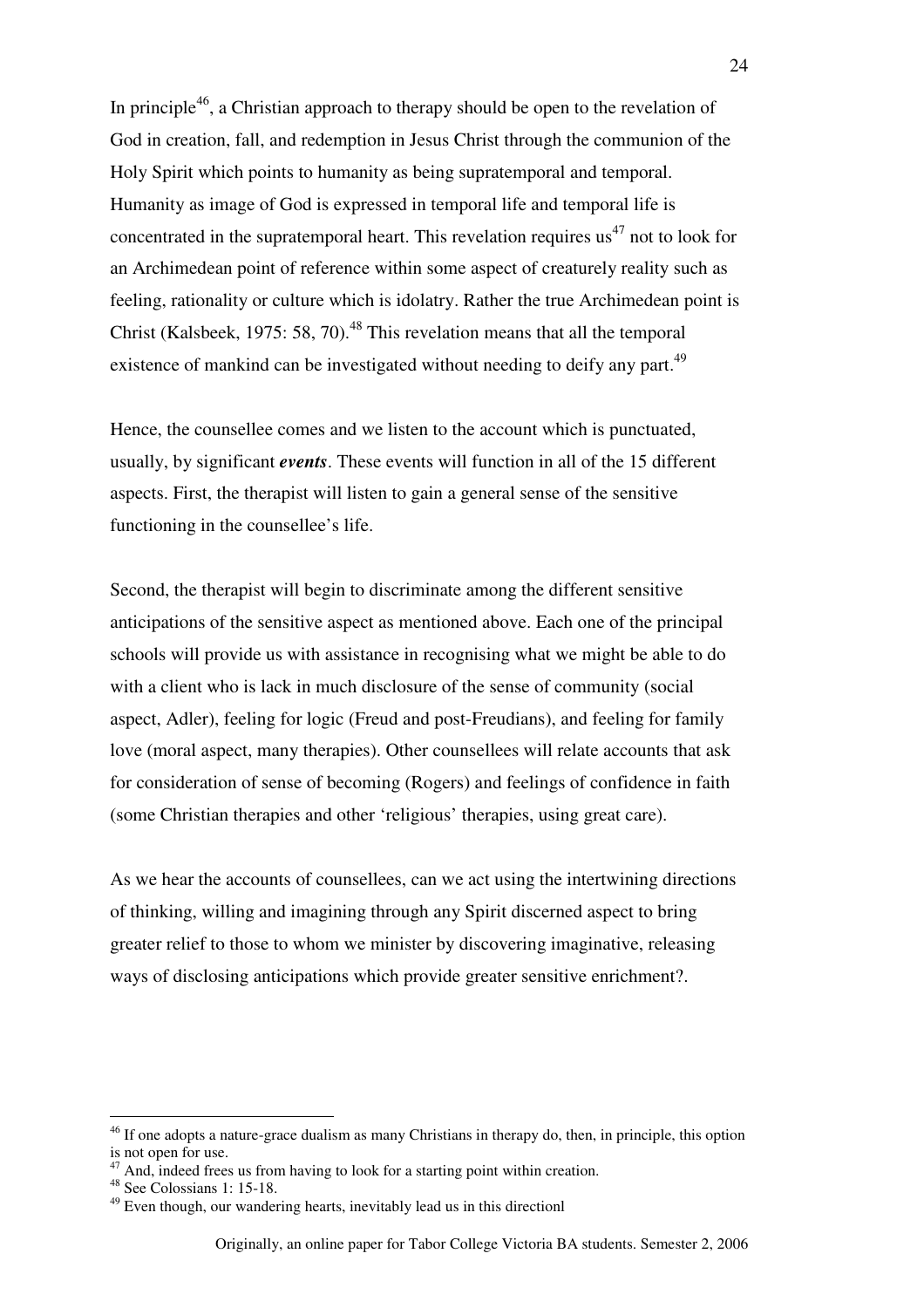## **References**

- American Psychological Association. (2006). Psychology matters: The effects of trauma do not have to last a lifetime. Available Internet:
	- (http://www.psychologymatters.org/ptsd.html) (12th July 2006).
- Boeree, C. G. (1998, 2006). Carl Rogers. Available Internet: (http://www.ship.edu/~cgboeree/rogers.html) (16th July 2006).
- Bozarth, J. D. (n. d.). The essence of person-centered therapy: Available Internet: (http://personcentered.com/counselor.html) (11th July).
- Costello, J. J. (1991). Active imagination: Theory and practice. Available Internet: (http://www.gaps.co.uk/Active\_Imagination.pdf) (12th July 2006).
- Dooyeweerd, H. (1940/2005-2006). Het tijdsprobleem in de wijsbegeerte der wetsidee. [The problem of time in the philosophy of the law-idea.] by Herman Dooyeweerd. (J. G. Friesen, Trans.). *Philosophia Reformata* 5: 160- 192, 192-234. Available Internet: (http://www.members.shaw.ca/hermandooyeweerd/Tijdsprobleem.pdf) (18th June 2006).
- Dooyeweerd, H. (1942). De leer van den mensch in de wijsbegeerte der wetsidee. Stellingen voor het referaat van prof Dr H Dooyeweerd op de komende Jaarvergadering onzer Vereeniging. [The Theory of Man: Thirty-Two propositions on anthropology: Propositions for consideration from Prof Dr H Dooyeweerd at our Association's upcoming Annual Meeting.] First appeared in the Correspondentiebladen 7(5): 134-143 and then later published in 1954, *Sola Fide* 7(2): 8-18.
- Dooyeweerd, H. (1947). Introduction to a transcendental crticism of philosophic thought. *Evangelical Quarterly, 19*(1), 42-51.
- Dooyeweerd, H. (1960). *In the twilight of western thought: Studies in the pretended autonomy of theoretical thought*. Philadelphia, PA: Presbyterian and Reformed Publishing Company.
- Dooyeweerd, H. (1969a). *A new critique of theoretical thought. Vol. 1: Prolegomena* (D. H. Freeman & W. S. Young, Trans.). Philadelphia, PA: The Presbyterian and Reformed Publishing Co.
- Dooyeweerd, H. (1969b). *A new critique of theoretical thought. Vol. 11: The general theory of the modal spheres.* (D. H. Freeman & W. S. Young, Trans.). Philadelphia, PA: The Presbyterian and Reformed Publishing Co.
- Dooyeweerd, H. (1969c). *A new critique of theoretical thought. Vol. 111: The structures of individuality of temporal reality.* (D. H. Freeman & W. S. Young, Trans.). Philadelphia, PA: The Presbyterian and Reformed Publishing Co.
- Dooyeweerd, H. (1975). De kentheoretishche gegenstandrelatie en de logische subject-objectrelatie. *Philosophia Reformata* 83-101. Available Internet: (http://www.members.shaw.ca/Mainheadings/Kentheoretische.html) (19th January 2006).
- Dooyeweerd, H. (1979). *Roots of western culture: Pagan, secular and Christian options* (J. Kray, Trans.). Toronto: Wedge Publishing Foundation.
- Friesen, J. G. (2003-2005a). Studies relating to Herman Dooyeweerd. Linked glossary of terms: Enkapsis. Available Internet: (http://members.shaw.ca/jgfriesen/Definitions/Enkapsis.html) (3rd July 2006).
- Friesen, J. G. (2003-2005b). Studies relating to Herman Dooyeweerd. Linked glossary of terms: Normative. Available Internet: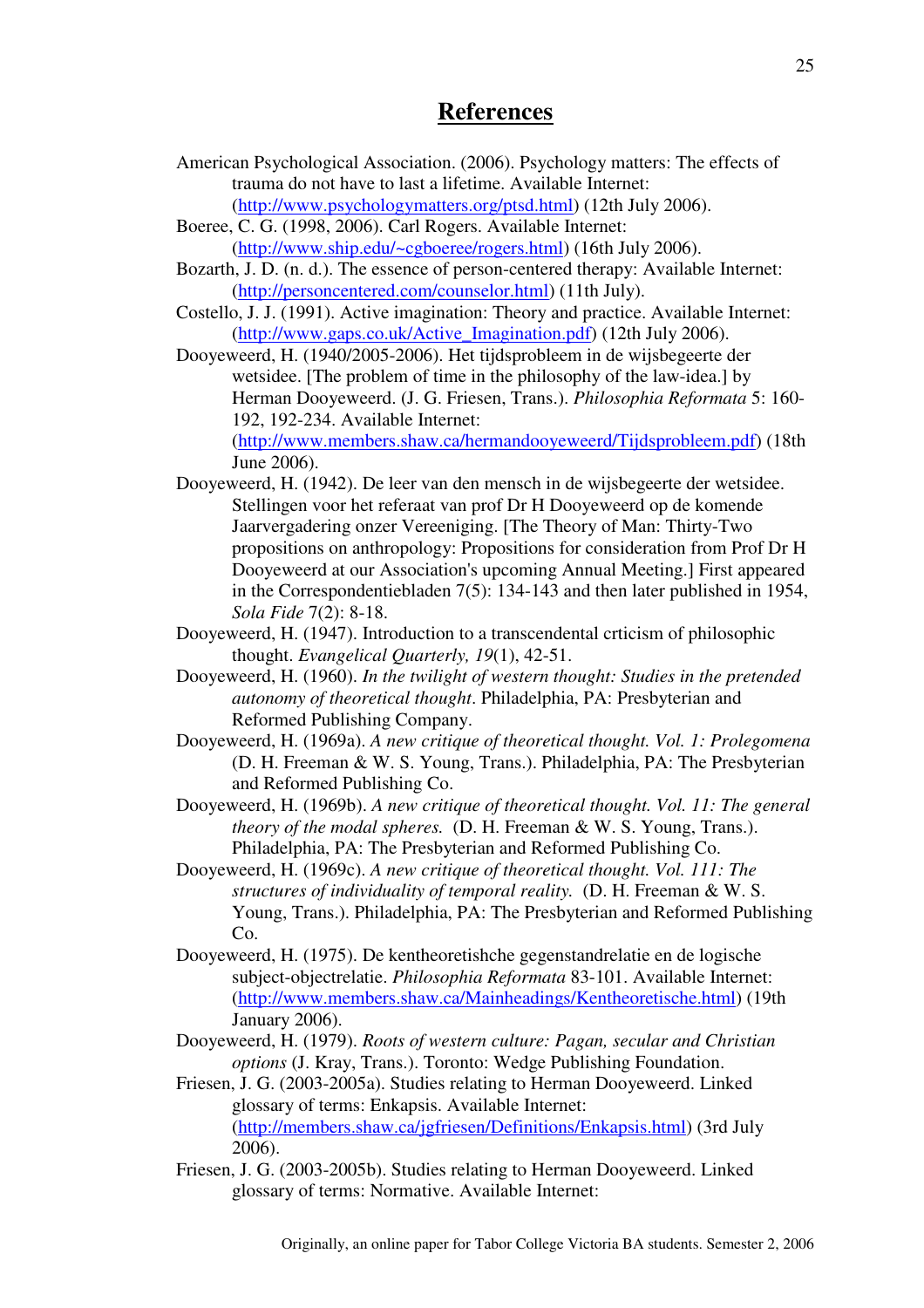(http://members.shaw.ca/jgfriesen/Definitions/Normative.html) (5th July 2006).

- Friesen, J. G. (2003-2005c). Studies relating to Herman Dooyeweerd. Linked glossary of terms: Retrocipation. Available Internet: (http://members.shaw.ca/jgfriesen/Definitions/Retrocipation.html) (13th July 2006).
- Friesen, J. G. (2003-2005d). Studies relating to Herman Dooyeweerd. Linked glossary of terms: Succession. Available Internet: (http://members.shaw.ca/jgfriesen/Definitions/Succession.html) (11th July 2006).
- Friesen, J. G. (2003-2006a). Studies relating to Herman Dooyeweerd. Linked glossary of terms: Aspects. Available Internet: (http://members.shaw.ca/jgfriesen/Definitions/Aspects.html) (3rd July 2006).
- Friesen, J. G. (2003-2006b). Studies relating to Herman Dooyeweerd. Linked glossary of terms: Heart. Available Internet: (http://members.shaw.ca/jgfriesen/Definitions/Supratemporal.html) (31st May 2006).
- Friesen, J. G. (2003-2006c). Studies relating to Herman Dooyeweerd. Linked glossary of terms: Historical. Available Internet: (http://members.shaw.ca/jgfriesen/Definitions/Historical.html) (13th July 2006).
- Friesen, J. G. (2003-2006d). Studies relating to Herman Dooyeweerd. Linked glossary of terms: Image. Available Internet: (http://members.shaw.ca/jgfriesen/Definitions/Temporal.html) (3rd July 2006).
- Friesen, J. G. (2003-2006e). Studies relating to Herman Dooyeweerd. Linked glossary of terms: Opening. Available Internet: (http://members.shaw.ca/jgfriesen/Definitions/Opening.html) (6th July 2006).
- Friesen, J. G. (2003-2006f). Studies relating to Herman Dooyeweerd. Linked glossary of terms: Selfhood. Available Internet: (http://members.shaw.ca/jgfriesen/Definitions/Selfhood.html) (31st May).
- Friesen, J. G. (2003-2006g). Studies relating to Herman Dooyeweerd. Linked glossary of terms: Subject-object relation. Available Internet: (http://members.shaw.ca/jgfriesen/Definitions/Subject-ObjectRel.html) (14th July 2006).
- Friesen, J. G. (2003-2006h). Studies relating to Herman Dooyeweerd. Linked glossary of terms: Supratemporal. Available Internet: (http://members.shaw.ca/jgfriesen/Definitions/Supratemporal.html) (31st May 2006).
- Friesen, J. G. (2003, 2004a). Studies relating to Herman Dooyeweerd. Linked Glossary of Terms: Nondualism. Available Internet: (http://members.shaw.ca/jgfriesen/Definitions/Nondualism.html) (13th June 2006).
- Friesen, J. G. (2003, 2004b). Studies relating to Herman Dooyeweerd. Linked glossary of terms: Subject. Available Internet: (http://members.shaw.ca/jgfriesen/Definitions/naive.html) (12th July 2006).
- Friesen, J. G. (2006). Imagination, image of God and wisdom of God: Theosophical themes in Dooyeweerd's philosophy. Available Internet: (http://www.members.shaw.ca/hermandooyeweerd/Imagination.pdf) (6th July 2006).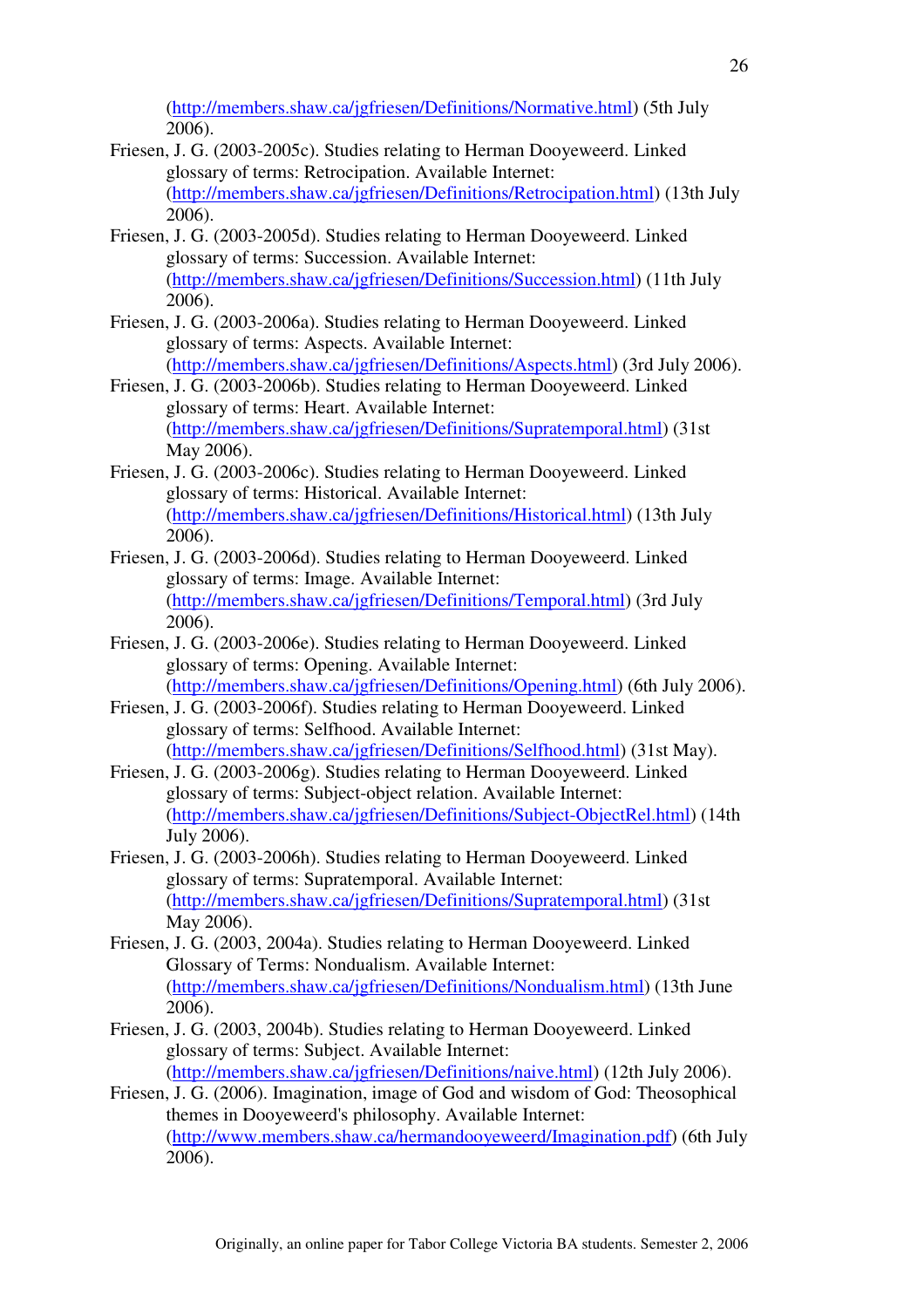- Hayward, R. (2005). Naive thought and differentiated practices: Available Internet: (http://www.aspecten.org/teksten/IS2005/Hayward\_Workshop.pdf) (5th June 2006).
- 'Herman Dooyeweerd'. (n. d.). in Wikipedia Free Encyclopedia. Available Internet: (http://en.wikipedia.org/wiki/Dooyeweerd) (12th June 2006).
- Jin Shin Do Foundation. (1999-2006). Healing after trauma: Posttraumatic stress disorder. Excerpts from chapter 22 of *Revised Complete Guide to Acupressure* by Iona Marsaa Teeguarden. (2002.). Tokyo/NY: Japan Publications. Available Internet: (http://www.jinshindo.org/healingaftertrauma.html) (14th July 2006).
- Jones, S. L., & Butman, R. E. (1991). *Modern psychotherapies: A comprehensive Christian appraisal*. Downers Grove, IL: InterVarsity Press.
- Kalsbeek, L. (1975). *Contours of the Christian philosophy: An introduction to Herman Dooyeweerd's thought*. Toronto, Canada: Wedge Publishing Foundation.
- Singer, I. (2001). *Emotional recovery after natural disasters: How to get back to normal life*. Ravensdale, WA: Idyll Arbor Inc.
- The Dooyeweerd Center for Christian Philosophy. (n. d.). The Dooyeweerd center. Available Internet: (http://www.redeemer.on.ca/Dooyeweerd-Centre/main.htm) (8th June 2006).
- Van Belle. (1980). *Basic intent and therapeutic approach of Carl R. Rogers: A study of his view of man in relation to his view of therapy, personality and interpersonal relations*. Toronto, Ontario: Wedge Publishing Foundation.